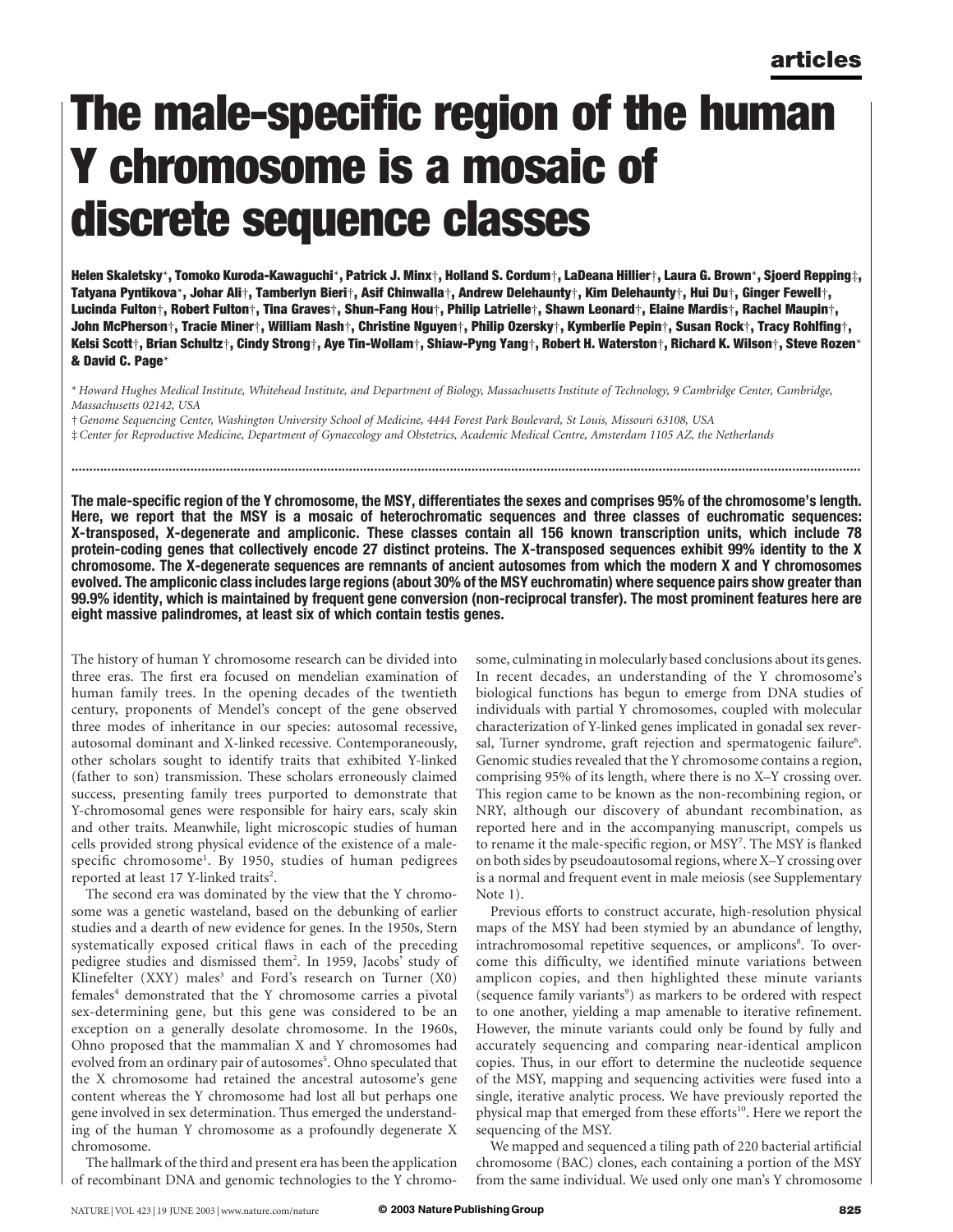to prevent any allelic variation, or polymorphism, from confounding our search for minute sequence variation between amplicon copies. (MSYamplicon copies can differ as little in sequence as two Y chromosomes chosen at random from the population $11$ .) We chose to sequence highly redundant BACs, especially in amplicon-rich regions: about 12.7 million (roughly 60%) of the euchromatic nucleotides were sequenced in at least two independent BAC clones. This redundancy allowed us to refine and validate the MSY sequence by exhaustively investigating, and in most cases resolving, sequence discrepancies between overlapping BACs.

### Sequencing of euchromatic and heterochromatic regions

We begin with a statistical synopsis of the MSY sequence, considering the euchromatic and heterochromatic portions separately. (In this analysis, we have equated satellite sequences with heterochromatin, and all other sequences with euchromatin.) The product of our present research is a 'reference' sequence from one man's Y chromosome. A full description of the nature and extent of



Figure 1 The male-specific region of the Y chromosome. a, Schematic representation of the whole chromosome, including the pseudoautosomal and heterochromatic regions. b, Enlarged view of a 24-Mb portion of the MSY, extending from the proximal boundary of the Yp pseudoautosomal region to the proximal boundary of the large heterochromatic region of Yq. Shown are three classes of euchromatic sequences, as well as heterochromatic sequences. A 1-Mb bar indicates the scale of the diagram.  $c, d$ , Gene, pseudogene and interspersed repeat content of three euchromatic sequence classes. c, Densities (numbers per Mb) of coding genes, non-coding transcription units, total transcription units and pseudogenes. d, Percentages of nucleotides contained in Alu, retroviral, LINE1 and total interspersed repeats. The data shown in c and d are available in numerical form in Supplementary Tables 6 and 7. Supplementary Table 6 also provides information about the size and  $(G + C)$  content of each sequence class.

Y chromosome variation in human populations must await future studies. We and our colleagues have previously reported the nucleotide sequence of two portions of the MSY (the AZFa and  $AZFc$  regions<sup>12,13</sup>). We have incorporated this previously reported sequence data in our present analysis of the entire MSY.

The MSY's euchromatic DNA sequences total roughly 23 megabases (Mb), including 8 Mb on the short arm (Yp) and 14.5 Mb on the long arm (Yq) (Fig. 1). We obtained finished sequence, with an estimated error rate of about 1 per  $10^5$  nucleotides, for all MSY euchromatin, with two known exceptions. First, there remain two gaps, each of which is roughly 50 kilobases (kb) long as judged by chromosomal fluorescence in situ hybridization (FISH) (Supplementary Fig. 1). Second, we obtained representative but incomplete sequence for a tandem array that spans roughly 0.7 Mb on Yp. We estimate that we obtained finished nucleotide sequence for roughly 97% of the MSYeuchromatin, and that we captured 99% of the sequence complexity of MSY's euchromatin.

So far, efforts to gain sequence-based understanding of human chromosomes have largely by-passed heterochromatic regions (refs 14, 15; see also Supplementary Note 2), including a large block of heterochromatic sequences found in the centromeric region of every nuclear chromosome<sup>16</sup>. In addition to its centromeric heterochromatin (approximately 1 Mb, ref. 17), the Y chromosome was previously shown to contain a second, much longer heterochromatic block (roughly 40 Mb) that comprises the bulk of the distal long arm (Fig. 1; see also Supplementary Note 3). In the course of the present sequencing project, we discovered and characterized a third heterochromatic block—a sharply demarcated island that spans approximately 400 kb, comprises  $>3,000$  tandem repeats of 125 base pairs (bp), and interrupts the euchromatic sequences of proximal Yq (Figs 1 and 2). The other two heterochromatic blocks also consist of massively amplified tandem repeats of low sequence complexity. We attempted to sequence BACs spanning the boundaries and representing the body of each of the three heterochromatic blocks. We succeeded, with the exception that the distal boundary of the major heterochromatic region, on distal Yq, was not identified with certainty (Supplementary Fig. 1). In total, we found that the heterochromatin of MSY encompasses at least six distinct sequence species (Table 1), each of which form long, homogeneous tandem arrays. Our findings are detailed in Supplementary Note 4 and Supplementary Fig. 3.

### A catalogue of genes and transcription units

With a comprehensive reference sequence of the MSY in hand, we set out to catalogue systematically the genes of the MSY. We electronically identified and manually examined all matches to previously reported MSY genes. Furthermore, we used polymerase chain reaction with reverse transcription (RT–PCR) and/or sequencing of complementary DNA clones to evaluate electronic matches to publicly available expressed sequence tags (ESTs), as well as potential genes that were predicted using GenomeScan software<sup>18</sup>. For all experimentally verified genes whose expression patterns had not been reported previously, we tested for expression in diverse human tissues by RT–PCR and subsequent sequencing of RT–PCR products.

We found that the MSY includes at least 156 transcription units, half of which probably encode proteins (Table 2 and Figs 2, 3; see also Supplementary Tables 1 and 2). All 156 transcription units identified are located in euchromatic sequences. We have no evidence of transcription of the MSY heterochromatin. Of the approximately 78 protein-coding units, about 60 are members of nine different MSY-specific gene families, each characterized by .98% nucleotide identity among family members, in both exons and introns. The remaining 18 protein-coding genes are present in one copy each in the MSY. (These include two genes, RPS4Y1 and RPS4Y2, that exhibit 93.6% nucleotide identity in coding exons but are much more diverged in introns.) Thus, the MSY seems to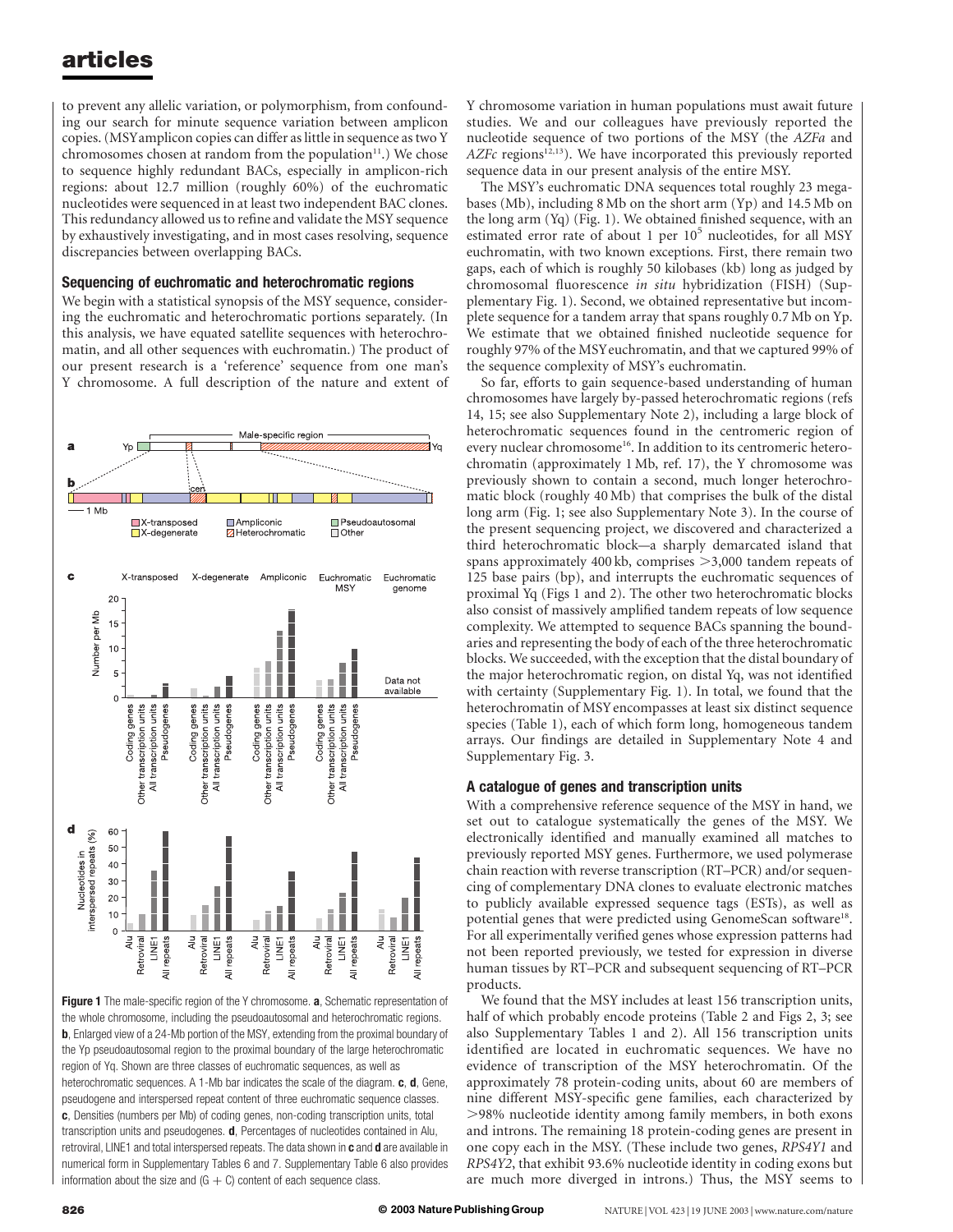encode at least 27 distinct proteins or protein families.

Furthermore, the MSY includes at least 78 transcription units for which strong evidence of protein coding is lacking; many of these transcription units are probably non-coding. Of these 78 transcription units, 13 occur in single copy in the MSYand the remaining 65 are members of 15 MSY-specific families. Considering together both coding and non-coding transcription units, the MSY appears to contain 24 MSY-specific families, which collectively account for 125 of the 156 MSY transcription units identified so far.

On the basis of earlier experiments, most of the genes of the MSY were thought to fall into two functional classes, with genes in the first group expressed throughout the body, in many organs, and genes in the second group expressed predominantly or exclusively in testes<sup>19</sup>. Our present catalogue of MSY genes and their patterns of tissue expression (Table 2) corroborate this model. Of the MSY's 27 distinct protein-coding genes or gene families identified so far, 12 are expressed ubiquitously and 11 are expressed exclusively or predominantly in testes.

### Three classes of sequences in the MSY euchromatin

We find that nearly all of the euchromatic sequences fall into three classes, which we have named X-transposed, X-degenerate and ampliconic. As shown in Figs 1 and 2, the MSY euchromatin is a patchwork of these three sequence classes. The characteristics of the classes are summarized in Fig. 4.

The X-transposed sequences are 99% identical to DNA sequences in Xq21, a band in the midst of the long arm of the human X chromosome. The X-transposed sequences are so named because their presence in the human MSY is the result of a massive X-to-Y transposition that occurred about 3–4 million years ago, after the divergence of the human and chimpanzee lineages<sup>20-22</sup>. Subsequently, an inversion within the MSY short arm cleaved the X-transposed block into two non-contiguous segments, as observed in the modern MSY (Figs 1 and  $2)^{21,22}$ . The X-transposed sequences do not participate in X–Y crossing over during male meiosis, distinguishing them from the pseudoautosomal sequences found in the telomeric regions of the human X and Y chromosomes.

Within the X-transposed segments, which have a combined length of 3.4 Mb, we identified only two genes, both of which have homologues in Xq21 (Table 2). Thus the X-transposed sequences exhibit the lowest density of genes among the three sequence classes in the MSY euchromatin (Figs 1 and 3), as well as the highest density of interspersed repeat elements (Fig. 1). In particular, long interspersed nuclear element 1 (LINE1) elements account for 36% of all X-transposed sequence, or nearly twice the genome average of 20%<sup>14,15</sup>. As expected, low gene density and high repeat density also characterize the homologous sequence block in Xq21.

In contrast to the X-transposed sequence blocks, the X-degenerate segments of the MSY are dotted with single-copy gene or pseudogene homologues of 27 different X-linked genes. These single-copy MSY genes and pseudogenes display between 60%

and 96% nucleotide sequence identity to their X-linked homologues, and they seem to be surviving relics of ancient autosomes from which the X and Y chromosomes co-evolved, as explained below. In 13 cases, the MSY homologue is a pseudogene with sequence similarity to exons and introns of the functional X homologue (Supplementary Table 3). In the remaining 14 cases, the MSY homologue seems to be a transcribed, functional gene, and the X- and Y-linked genes encode very similar but non-identical protein isoforms (Table 2 and Figs 2, 3). These include two cases in which a functional X-linked gene has two expressed homologues in the MSY. The Y-linked genes RPS4Y1 and RPS4Y2 are full-length homologues of the X-linked gene RPS4X, and they apparently encode two different, full-length isoforms of ribosomal protein S4. In contrast, the Y-linked genes CYorf15A and CYorf15B are homologous to, respectively, 5' and 3' portions of the X-linked gene CXorf15, and they apparently encode proteins homologous to, respectively, amino- and carboxy-terminal portions of the predicted CXORF15 protein (Supplementary Fig. 4). Together, the X-degenerate sequences encode 16 of the MSY's 27 distinct proteins or protein families.

Notably, all 12 ubiquitously expressed MSY genes reside in the X-degenerate regions; no such genes have been identified elsewhere in the MSY. Conversely, among the 11 MSY genes found to be expressed predominantly in testes, only one gene, the sex-determining SRY, is X-degenerate.

The third class of euchromatic sequences, the ampliconic segments, are composed largely of sequences that exhibit marked similarity—as much as 99.9% identity over tens or hundreds of kilobases—to other sequences in the MSY. We refer to these long, MSY-specific repeat units, of which there are many families, as amplicons. The amplicons are located in seven segments that are scattered across the euchromatic long arm and proximal short arm (Figs 1 and 2), and whose combined length is 10.2 Mb.

We identified these ampliconic regions through a comprehensive analysis of similarities within the sequenced portions of the MSY. We calculated the percentage nucleotide identity between all pairs of known MSY sequences and then plotted the data in two ways. First we determined, at each point along the length of the sequenced MSY, the highest intrachromosomal similarity. The resulting graph (Fig. 5c) identifies the ampliconic regions as those where intrachromosomal identity, over stretches of 50 kb or more, generally exceeds 50%. Notably, 60% (6.1 Mb) of the ampliconic sequences exhibit intrachromosomal identities of 99.9% or greater.

A more spatially detailed representation of intrachromosomal similarities is shown in Fig. 5a, which records the locations of all MSY sequence pairs characterized by at least 65% identity within a sliding window of 2,000 nucleotides. After heterochromatic and LINE1 repeats have been accounted for, the MSY is seen to contain many long stretches of sequence that are similar to those elsewhere in the MSY. As shown in the inset to Fig. 5a, the triangular plot can be broken down into two smaller triangles—one representing sequence comparisons within Yp, the other depicting comparisons

|                       |                        | Unit repeat                                                       |                                          |
|-----------------------|------------------------|-------------------------------------------------------------------|------------------------------------------|
| Region                | Locus symbol           | Primary                                                           | Secondary                                |
| Centromeric region    | DYZ3<br>DY717*         | 171 bp alphoid<br>GGAAT                                           | 5,941 bp<br>None observed                |
| Proximal Yg (Yg11.22) | DY719*                 | 125 <sub>bp</sub>                                                 | None observed                            |
| Distal Yg (Yg12)      | DY718*<br>DY71<br>DY72 | GGAAT<br>GGAAT<br>Insufficient sequence available; $(A + T)$ rich | 2,864 bp<br>3,584 bp<br>$\sim$ 2.470 bpt |

See Supplementary Table 10 for a more detailed version of this Table, incorporating references and the sequences of repeat units.

\*First reported in this study.

†On the basis of restriction endonuclease digestion, not sequence analysis.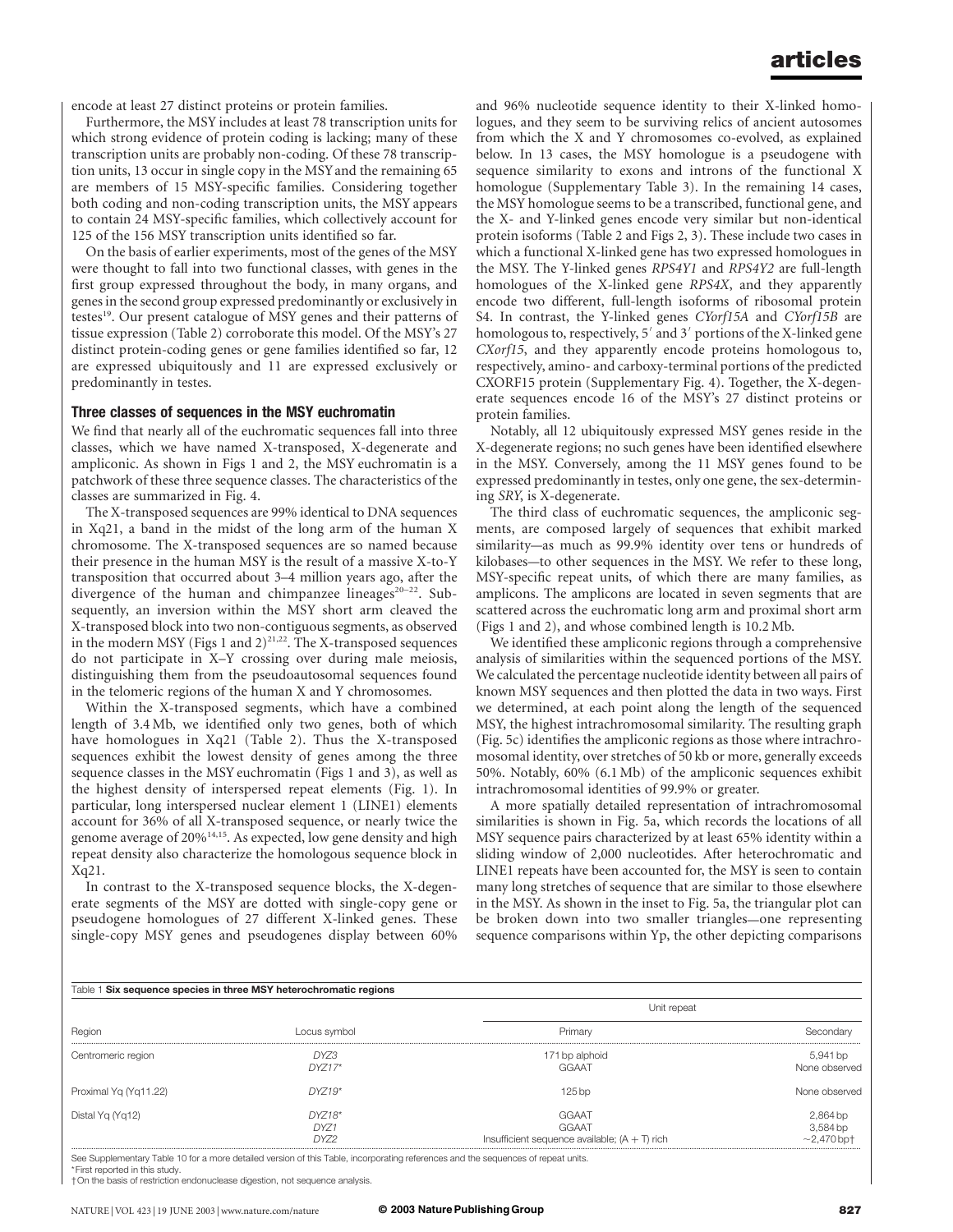within Yq—and a rectangle depicting comparisons between Yp and Yq. Scrutiny of these Yp, Yq and Yp–Yq components of the plot reveals a wealth of sequence similarities within and between ampliconic segments on both arms of the chromosome.

The ampliconic sequences exhibit by far the highest density of genes, both coding and non-coding, among the three sequence classes in the MSY euchromatin (Figs 1 and 3). We identified nine distinct MSY-specific protein-coding gene families, with copy numbers ranging from two (VCY, XKRY, HSFY, PRY) to three (BPY2) to four (CDY, DAZ) to six (RBMY) to approximately 35 (TSPY) (Table 2 and Figs 2, 3). (These copy numbers pertain to the particular Y chromosome that we sequenced; they may vary in human populations.) In aggregate, these nine coding families encompass roughly 60 transcription units. Furthermore, the ampliconic sequences include at least 75 other transcription units for which strong evidence of protein coding is lacking (Figs 2 and 3; see also Supplementary Table 2). Of these 75 putative non-coding transcription units, 65 are members of 15 MSY-specific families, and the remaining 10 occur in single copy. Considering together both coding and non-coding elements, the ampliconic sequences contain 135 of the 156 MSY transcription units identified so far.

In contrast to the ubiquitous expression of most X-degenerate genes, the ampliconic genes and transcription units show highly restricted expression (Table 2). All nine protein-coding families in the ampliconic regions are expressed predominantly or exclusively in testes, as are most of the regions' non-coding transcription units.

Among the three euchromatic sequence classes, the ampliconic sequences exhibit by far the lowest densities of LINE1 and total interspersed repeat elements (Fig. 1). Indeed, the interspersed repeat content of the MSY's ampliconic sequences (35%) is far below the mean for the human genome (44%; z-test yields  $P \ll 0.000001$ .

### Eight palindromes comprising 25% of MSY euchromatin

The most pronounced structural features of the ampliconic regions of Yq are eight massive palindromes (Table 3). In the dot plot of Fig. 5a, the longer palindromes are visible as vertical blue lines that approach the baseline. An MSY map highlighting all eight palindromes is shown in Fig. 3a. In all eight palindromes, the arms are highly symmetrical, with arm-to-arm nucleotide identities of 99.94–99.997%. (By convention, these percentage identities refer only to nucleotide substitutions and do not take account of insertions and deletions by which palindrome arms differ.) The palindromes are long, their arms ranging from 9 kb to 1.45 Mb in length. They are imperfect in that each contains a unique, non-duplicated spacer, 2–170 kb in length, at its centre. Palindrome P1 is particularly spectacular, having a span of 2.9 Mb, an arm-to-arm identity of 99.97%, and bearing two secondary palindromes (P1.1 and P1.2, each with a span of 24 kb) within its arms<sup>13</sup>. The eight palindromes collectively comprise 5.7 Mb, or onequarter of the MSY euchromatin.

Six of the eight palindromes carry recognized protein-coding genes, all of which seem to be expressed specifically in testes (Fig. 3b). In all known cases of genes on MSY palindromes, identical or nearly identical gene copies exist on opposite arms of the palindrome. Of the nine multi-copy, protein-coding gene families identified so far in the MSY, eight have members on palindromes. Indeed, six families are located exclusively in palindromes. These include the DAZ genes, which exist in four copies—two in palindrome P1 and two in P2—and the CDY genes, which also occur in four copies—two in P1 and two in P5 (Fig. 3b). In addition, the palindromes contain at least seven families of apparently noncoding transcription units, all expressed exclusively or predominantly in testes (Fig. 3e).

In addition to the eight palindromes, the ampliconic regions of Yq and Yp contain five sets of more widely spaced inverted repeats with repeat lengths of 62–298 kb (Fig. 2; see also Supplementary Table 4). Three of these inverted repeat pairs (IR1, IR2 and IR3)

exhibit nucleotide identities of 99.66–99.95%. Inversion of the IR3 repeats, both located on Yp, was probably a direct consequence of the molecular evolutionary event that cleaved the X-transposed sequences into two non-contiguous segments (Supplementary Fig. 5). Subsequent homologous recombination between inverted IR3 repeats was responsible, we suspect, for a 3.6-Mb inversion polymorphism observed on the short arm of the modern Y chromosome (Supplementary Figs 5 and  $6)^{10}$ .

### Transcriptionally active tandem arrays

In addition to palindromes and inverted repeats, the ampliconic regions of Yq and Yp contain a variety of long tandem arrays. Prominent among these are the newly identified NORF (no long open reading frame) clusters, which in aggregate account for about 622 kb on Yp and Yq, and the previously reported TSPY clusters, which comprise about 700 kb of Yp (Fig. 2). Triangular dot plots that highlight the regularities and relatively crisp borders of the NORF and TSPYarrays are shown in Supplementary Fig. 7 (see also Supplementary Note 5).

The NORF arrays are based on a repeat unit of 2.48 kb. A consensus sequence for the repeat is readily identifiable (Supplementary File 2), but the sequence of individual repeat elements typically diverges from that consensus by 14–20%. The NORF arrays are so named because they harbour a great diversity of spliced but apparently non-coding transcription units, including the TTTY1, TTTY2, TTTY6, TTTY7, TTTY8, TTTY18, TTTY19, TTTY21 and TTTY22 families. Both strands of the NORF arrays are transcribed; 3' portions of the TTTY1 and TTTY2 transcripts are complementary (Supplementary Fig. 8).

The TSPY arrays are based on a 20.4-kb repeat unit<sup>23</sup> that encodes, on one strand, a previously identified protein, TSPY. A newly identified transcription unit, CYorf16, is found on the opposite

Figure 2 Sequence-based map of the MSY; a detailed view of the 24-Mb region shown in Fig. 1b. Background colours indicate the three classes of MSY euchromatic sequences: X-transposed (pink), X-degenerate (yellow) and ampliconic (blue), as well as heterochromatic (red stripes) and pseudoautosomal (green) sequences and NORF arrays (grey stripes). Two gaps in the sequence are indicated at the top edge of the diagram. a, Eight primary palindromes (P1–P8) and two secondary palindromes (P1.1 and P1.2). Diverging black arrows mark the left and right arms of each palindrome. Gaps between diverging arrows represent non-palindromic spacers at the centres of these structures. **b**, Near-perfect inverted repeats (non-palindromic), three in all (IR1 to IR3; Supplementary Table 4). In each case, the left and right arms exhibit  $>$ 99.5% nucleotide identity. c, Other inverted repeats (non-palindromic). Grey arrows (IR4) denote two regions of  $>93\%$ identity, one on Yp and one on Yq. Yellow arrows (IR5) denote four regions of  $>92\%$ identity, all on Yq. d, Deletions of any of the four indicated regions- $AZFa$ , P5/proximal P1 (AZFb), AZFc, or P5/distal P1—cause spermatogenic failure<sup>13,43–46</sup>. **e**, Previously reported genes and new, experimentally verified transcription units for which cDNA sequencing suggests protein-coding potential (Table 2). Plus  $(+)$  and minus  $(-)$  strand are indicated by the top or bottom row, respectively. f, See Fig. 5c. g, Scale (Mb). h, Sequences whose transcription has been verified (in this or previous studies) but for which there is little or no evidence of protein-coding potential (Supplementary Table 2). i, Previously reported pseudogenes and new, apparently non-transcribed homologues of known coding genes (Supplementary Table 3). j,  $(G + C)$  content (%) calculated in a 100-kb sliding window with 1-kb steps. k, Alu, LINE1 and human endogenous retroviral (HERV) repeat content, expressed as percentage of nucleotides, calculated in a 200-kb sliding window with 1-kb steps. l, 220 BAC clones completely or partially sequenced. Each bar represents size and position of one BAC clone, identified by the numeric portion of its GenBank accession number (in each case beginning with the prefix AC). Black bars represent finished sequences deposited in GenBank, where finished sequences are trimmed to retain only 200 bp of overlap with adjoining BACs. Grey bars represent the 'trimmings' of those BACs, not deposited in GenBank. Striped bars represent BACs whose sequence has not been finished but has been deposited in GenBank. See Supplementary Fig. 2 for a more detailed version of this figure. The composite sequence of the 24-Mb region studied is available as Supplementary File 1.  $\blacktriangleright$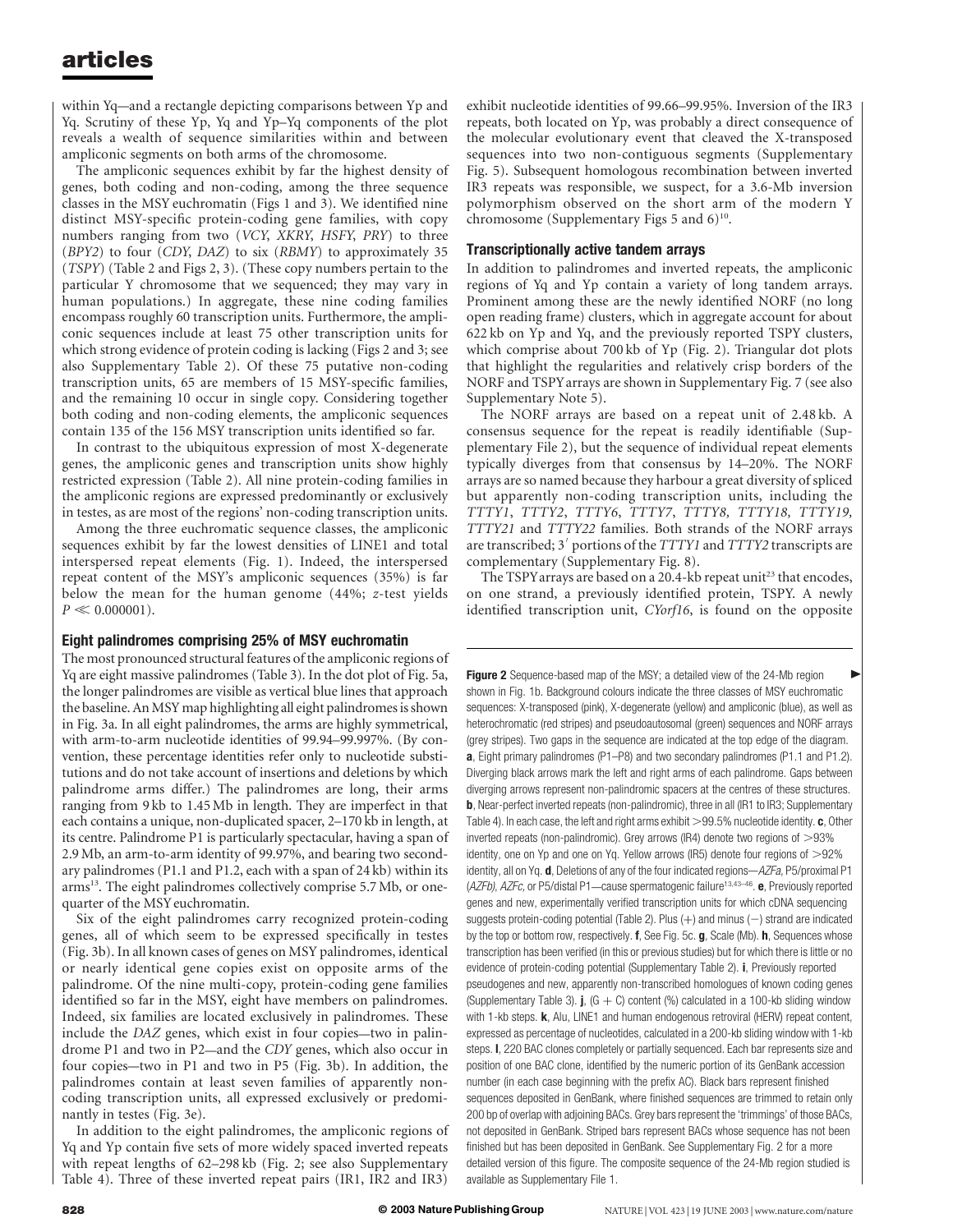strand; its protein coding potential remains to be tested. Approximately 35 copies of this repeat unit—and hence 35 TSPY genes and 35 CYorf16 transcription units—are found in a single, highly regular tandem array in proximal Yp (Fig. 2 and Supplementary Fig. 7d, e); here the sequences of individual repeat units rarely differ from the consensus by more than 1%. Furthermore, a single, isolated TSPY repeat unit, whose sequence diverges 3% from the consensus, is located more distally in Yp, embedded in the distal IR3 inverted repeat (Fig. 2). The 35-unit TSPY cluster is the largest and most homogeneous protein-coding tandem array identified so far in the human genome.

### The evolution of the MSY

On the basis of our present findings and previous studies, we propose a model of MSY evolution that addresses all three euchromatic sequence classes (Figs 6 and 7). In developing the model, we will offer an evolutionary map of the MSY (Fig. 8). We will then consider the two largest and most gene-rich sequence classes—Xdegenerate and ampliconic—arguing that two opposed evolutionary dynamics have been at work: gene decay versus gene acquisition and conservation. Throughout, we will propose decisive roles for

modulation of DNA recombination, both crossing over and gene conversion, in the evolution and on-going maintenance of the MSY (Fig. 9).

The human X and Y chromosomes are thought to have evolved from an ordinary pair of autosomes<sup>5,24</sup>. Support for this hypothesis, and a proposed 300-million-year timeline for human sex chromosome evolution, have emerged from studies of modern X–Y gene pairs. In this context, investigators have interpreted the X–Y gene pairs as surviving 'fossils' where extensive sequence identity between ancestral X and Y chromosomes once existed<sup>25,26</sup>. Our present sequencing of the MSY euchromatin expands the catalogue of known X–Y gene pair fossils, providing opportunity to reexamine models developed in earlier studies.

### Evolutionary stratification of X–Y genes

Lahn and Page previously studied the evolutionary ages of X–Y gene pairs, as measured by synonymous X–Y nucleotide divergence, or  $K<sub>s</sub>$  (ref. 26). They reasoned that X–Y differentiation would have begun only after X–Y crossing over ceased. They observed a strong correlation between the age  $(K_s)$  of individual X–Y gene pairs and the locations of their X members on the human X chromosome.



Figure 3 MSY genes, transcription units and palindromes. a, Triangles denote sizes and locations of arms of eight palindromes (P1–P8) and of IR2 inverted repeats (whose arms exhibit 99.95% identity). Gaps between opposed triangles represent the non-duplicated 'spacers' between palindrome arms. **b**, MSY schematic, as in Fig. 1b. c, Nine families of protein-coding genes. Solid triangles denote apparently intact genes ( $5'$  to  $3'$  polarity

indicated); pseudogenes are not shown. **d**, Single-copy protein-coding genes. **e**, Singlecopy transcription units. These give rise to spliced but apparently non-coding transcripts. f, Fifteen families of transcription units. g, Merged map of all genes and transcription units.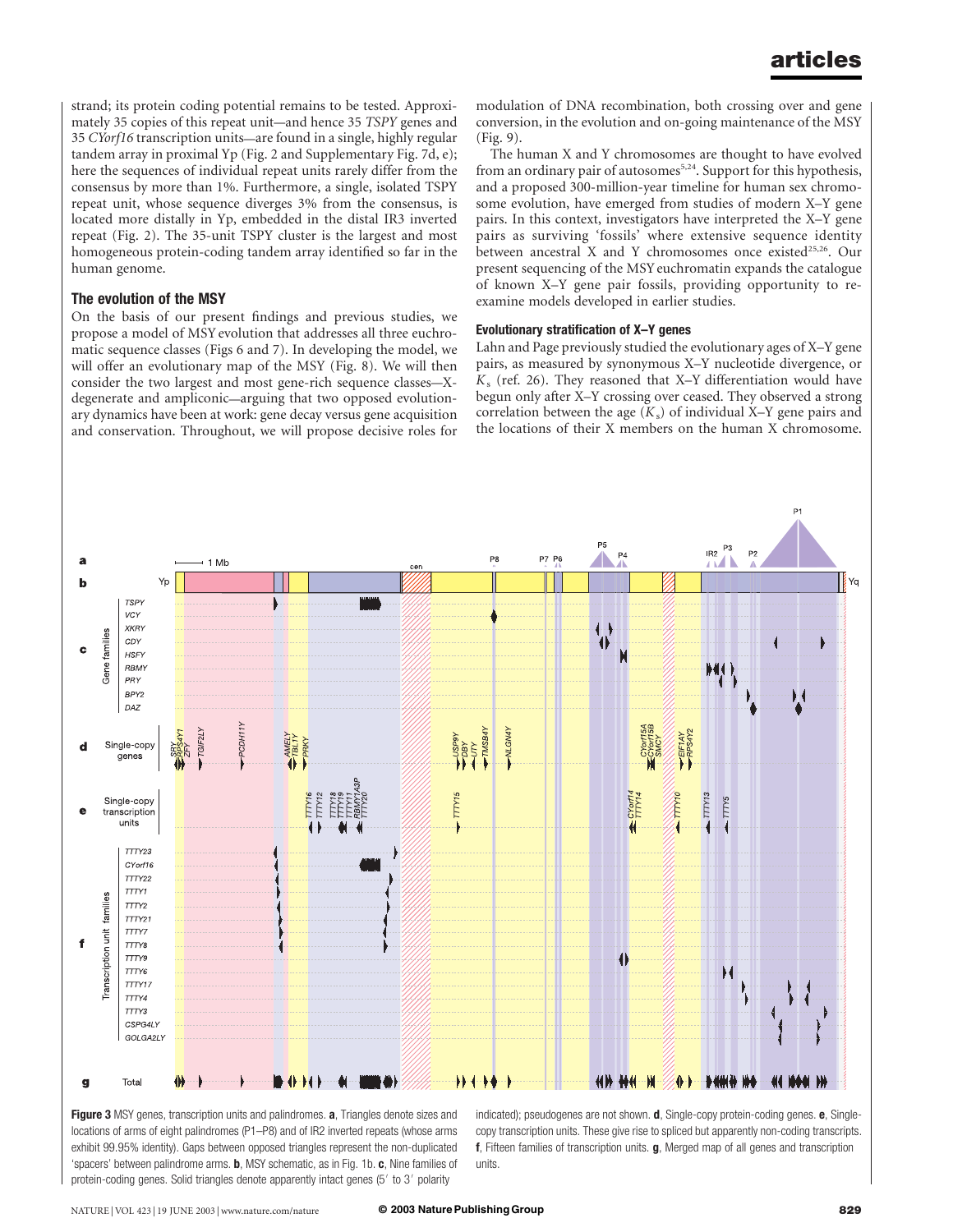Among the 19 X–Y gene pairs studied, age increased in a stepwise fashion along the length of the X chromosome, in four 'evolutionary strata'. This suggested that at least four events had punctuated human sex chromosome evolution, with each event suppressing X–Y crossing over in one stratum without grossly disturbing gene order in the X chromosome.

We re-analysed this published information and combined the results with  $K_s$  and map location data for 12 additional X–Y gene pairs, thus compiling data on 31 X–Y pairs in all (Supplementary Table 5). In each of 27 pairs, the Y member is an X-degenerate gene

or pseudogene. The other four pairs include two in which the Y member is an X-transposed gene and two in which the Y members are ampliconic gene families.

Among all X-degenerate pairs, and the two ampliconic pairs, the previously reported correlation between age  $(K_s)$  and X map position is readily apparent, with age increasing from the distal short arm to the long arm of the X chromosome (Fig. 7). Furthermore, as observed in the earlier study, the order of the homologous genes in the MSY appears to be scrambled with respect to  $K_s$ (Supplementary Fig. 9). These observations, together with the

### Table 2 MSY genes and gene families demonstrated or hypothesized to encode proteins

| MSY sequence class | Gene symbol                                                     | Gene name                              | Number of copiest | Tissue expression                       | X-linked homologue | Autosomal homologue |
|--------------------|-----------------------------------------------------------------|----------------------------------------|-------------------|-----------------------------------------|--------------------|---------------------|
| X-transposed       | TGIF2LY*<br>TGF (beta)-induced transcription factor<br>2-like Y |                                        |                   | <b>Testis</b>                           | TGIF2LX            |                     |
|                    | PCDH11Y                                                         | Protocadherin 11 Y                     | 1                 | Fetal brain, brain                      | PCDH11X            |                     |
| Total              |                                                                 |                                        | $\overline{2}$    |                                         |                    |                     |
| X-degenerate       | <b>SRY</b>                                                      | Sex determining region Y               | 1                 | Predominantly testis                    | SOX3               |                     |
|                    | RPS4Y1                                                          | Ribosomal protein S4 Y<br>isoform 1    | $\mathbf{1}$      | Ubiquitous                              | RPS4X              |                     |
|                    | ZFY                                                             | Zinc finger Y                          |                   | Ubiquitous                              | <b>ZFX</b>         |                     |
|                    | AMELY                                                           | Amelogenin Y                           |                   | Teeth                                   | <b>AMELX</b>       |                     |
|                    | TBL1Y*                                                          | Transducin (beta)-like 1<br>protein Y  |                   | Fetal brain, prostate                   | TBL1X              |                     |
|                    | PRKY                                                            | Protein kinase Y                       |                   | Ubiquitous                              | <b>PRKX</b>        |                     |
|                    | USP9Y                                                           | Ubiquitin-specific protease 9 Y        |                   | Ubiquitous                              | USP9X              |                     |
|                    | DBY                                                             | Dead box Y                             |                   | Ubiquitous                              | DBX                |                     |
|                    | UTY                                                             | Ubiquitous TPR motif Y                 |                   | Ubiquitous                              | UTX                |                     |
|                    | TMSB4Y                                                          | Thymosin (beta)-4 Y                    |                   | Ubiquitous                              | TMSB4X             |                     |
|                    | NLGN4Y                                                          | Neuroligin 4 isoform Y                 | 1                 | Fetal brain, brain, prostate,<br>testis | NLGN4X             |                     |
|                    | CYorf15A*                                                       | Chromosome Y open reading<br>frame 15A | 1                 | Ubiquitous                              | CXorf15            |                     |
|                    | CYorf15B*                                                       | Chromosome Y open reading<br>frame 15B | 1                 | Ubiquitous                              | CXorf15            |                     |
|                    | <b>SMCY</b>                                                     | SMC (mouse) homologue, Y               | 1                 | Ubiquitous                              | <b>SMCX</b>        |                     |
|                    | EIF1AY                                                          | Translation initiation<br>factor 1AY   | $\mathbf{1}$      | Ubiquitous                              | EIF1AX             |                     |
|                    | RPS4Y2*                                                         | Ribosomal protein S4 Y<br>isoform 2    | 1                 | Ubiquitous                              | RPS4X              |                     |
| Total              |                                                                 |                                        | 16                |                                         |                    |                     |
| Ampliconic         | <b>TSPY</b>                                                     | Testis-specific protein Y              | ~1.35             | <b>Testis</b>                           |                    |                     |
|                    | <b>VCY</b>                                                      | Variable charge Y                      | $\overline{c}$    | <b>Testis</b>                           | <b>VCX</b>         |                     |
|                    | <b>XKRY</b>                                                     | XK related Y                           | $\overline{c}$    | <b>Testis</b>                           |                    |                     |
|                    | CDY                                                             | Chromodomain Y                         | 4                 | <b>Testis</b>                           |                    | CDYL                |
|                    | HSFY*                                                           | Heat shock transcription<br>factor Y   | $\overline{c}$    | <b>Testis</b>                           |                    |                     |
|                    | <b>RBMY</b>                                                     | RNA-binding motif Y                    | 6                 | <b>Testis</b>                           | <b>RBMX</b>        |                     |
|                    | PRY                                                             | PTP-BL related Y                       | $\overline{c}$    | <b>Testis</b>                           |                    |                     |
|                    | BPY2                                                            | Basic protein Y 2                      | 3                 | <b>Testis</b>                           |                    |                     |
|                    | DAZ                                                             | Deleted in azoospermia                 | $\overline{4}$    | <b>Testis</b>                           |                    | DAZL                |
| Total              |                                                                 |                                        | ~50               |                                         |                    |                     |
| Grand total        |                                                                 |                                        | ~1                |                                         |                    |                     |

See Supplementary Table 1 for a more detailed version of this Table, incorporating references and GenBank accession numbers.

\*Genes first reported in this study.

†Excluding pseudogenes.

| Sequence<br>class | Defining<br>characteristics                                           | Evolutionary<br>origins                                            | <b>Distribution</b>      | Aggregate<br>length<br>(Mb) | No. of coding<br>genes                                         | No. of non-coding<br>transcription units                                        | No of<br>transcription<br>units per Mb | Nucleotides in<br>interspersed<br>repeats (%) |
|-------------------|-----------------------------------------------------------------------|--------------------------------------------------------------------|--------------------------|-----------------------------|----------------------------------------------------------------|---------------------------------------------------------------------------------|----------------------------------------|-----------------------------------------------|
| X-transposed      | 99% identity to<br>X                                                  | Single<br>transposition<br>from X                                  | 2 blocks on<br>Yp        | 3.4                         | $\overline{2}$                                                 | $\overline{0}$                                                                  | 0.6                                    | 60                                            |
| X-degenerate      | Single-copy gene<br>or pseudogene<br>homologues of X-<br>linked genes | Relics of<br>ancient<br>autosomes<br>from which X<br>and Y evolved | 8 blocks on<br>Yp and Yq | 86                          | 16, most<br>expressed<br>widely                                | $\overline{4}$                                                                  | 2.2                                    | 57                                            |
| Ampliconic        | Lengthy similarity<br>to other MSY<br>sequences                       | Acquired from<br>diverse<br>sources, then<br>amplified             | 7 blocks on<br>Yp and Yq | 10.2                        | 60 (in 9 familes).<br>expressed<br>mainly or only<br>in testes | 74 (9 single-copy; 65 in<br>15 families), expressed<br>mainly or only in testes | 13.3                                   | 36                                            |

Figure 4 Three sequence classes in the MSY euchromatin. Colour scheme as in Fig. 2.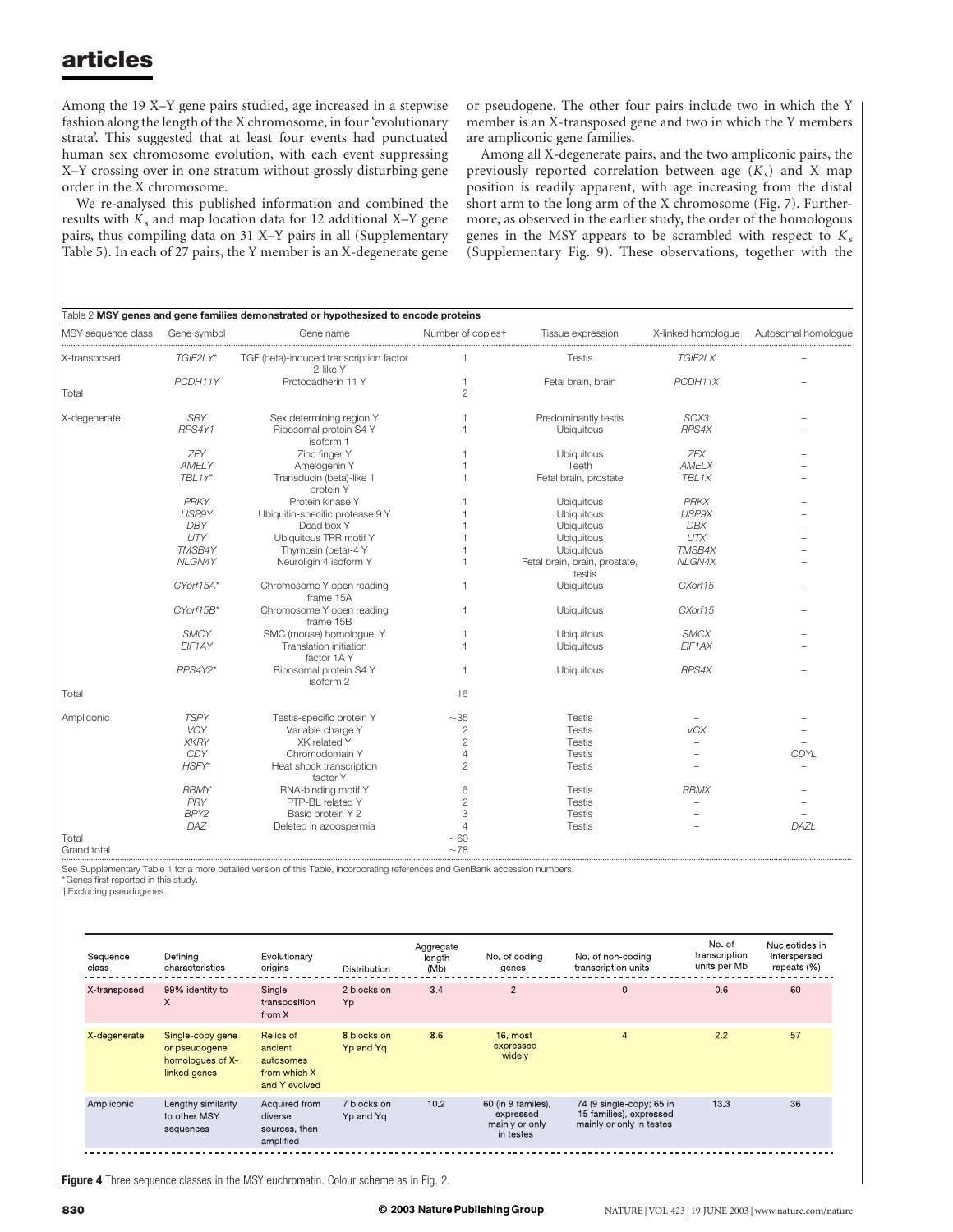earlier arguments of Lahn and Page, suggest three conclusions. First, all MSY genes and pseudogenes identified here as X-degenerate seem to be products of a single molecular evolutionary process: the region-by-region suppression of crossing over in ancestral autosomes, with subsequent differentiation of the Y from the X chromosome (Fig. 6). Second, at least two of the MSY's ampliconic gene families, VCY and RBMY, also originated in this manner, but subsequently acquired the characteristics of ampliconic sequences (Fig. 6; for independent evidence concerning RBMY see refs 27 and 28). Third, as previously hypothesized, inversions in the Y chromosome may have suppressed crossing over with the X chromosome.

### X-transposed genes as exceptions

A very different evolutionary model accounts for the X-transposed genes, as confirmed by our  $K_s$  analysis. If, as hypothesized, these MSY genes are the result of a single, recent transposition from the X chromosome (Fig. 6), then the  $K_s$  values of the two X-transposed X–Y gene pairs should be similar to each other but much lower than the  $K_s$  values of the nearby (X-degenerate) pairs in the X-chromosome long arm. This prediction is met (Fig. 7). The two X-transposed X–Y gene pairs seem to be orders of magnitude younger than the ancient pairs (group 1 in Fig. 7) among which they are physically situated in the X chromosome.

| Palindrome         | Arm length<br>(kb) | Arm-to-arm identity<br>(%) | Spacer length<br>(kb) | Palindrome span<br>(kb) |
|--------------------|--------------------|----------------------------|-----------------------|-------------------------|
| P <sub>1</sub>     | 1.450              | 99.97                      | 2.1                   | 2.902                   |
| $P1.1*$            | 9.9                | 99.95                      | 3.9                   | 24                      |
| P <sub>1.2</sub> * | 9.9                | 99.95                      | 3.9                   | 24                      |
| P2                 | 122                | 99.97                      | 2.1                   | 246                     |
| PЗ                 | 283                | 99.94                      | 170                   | 736                     |
| P4                 | 190                | 99.98                      | 40                    | 419                     |
| Р5                 | 496                | 99.98                      | 3.5                   | 996                     |
| P6                 | 110                | 99.97                      | 46                    | 266                     |
| P7                 | 8.7                | 99.97                      | 12.6                  | 30                      |
| P8                 | 36                 | 99.997                     | 3.4                   | 75                      |
| Total span (kb)    |                    |                            |                       | 5.670                   |

\*Palindromes P1.1 and P1.2 are located within, respectively, the distal and the proximal arms of palindrome P1 (Fig. 2).

### Blurred boundaries

Our observations differ from those of Lahn and Page in that the boundaries between X–Y gene groups 2 and 3, and between groups 3 and 4, now seem less distinct (Fig. 7; compare with Fig. 2 in ref. 26). Whereas our present observations could be interpreted as evidence that suppression of X–Y crossing over evolved in more than four steps, such a conclusion would be premature. The apparent overlaps



Figure 5 Sequence similarities within the MSY. a, Triangular dot plot in which the MSY's sequence is compared to itself. Within the plot, each dot represents a match of  $>65\%$ within a window of 2,000 nucleotides. Green dots represent matches of this quality between LINE1 elements; red dots represent matches between heterochromatic sequences; blue dots represent matches between all other sequences. Direct repeats appear as horizontal lines, inverted repeats as vertical lines, and palindromes as vertical lines that nearly intersect the baseline. Long arrays of tandem repeats appear as pyramids. The inset indicates that the large triangular plot contains two smaller triangles (one revealing sequence similarities within Yp, and one revealing similarities within Yq)

and a rectangle (revealing similarities between Yp and Yg). **b**, MSY schematic, as in Fig. 1b. c, Plot of intrachromosomal sequence similarity, which serves to identify ampliconic sequences (blue). Using a 50-kb sliding window and 1-kb steps, each MSY euchromatic sequence was compared to all other available MSY euchromatic sequences. (Long interspersed repeats were excluded before analysis.) At each point along the length of the MSY, the highest sequence similarity (expressed as per cent nucleotide identity) was identified. All such values  $>50\%$  are shown. An expanded version of this plot is shown in Fig. 2f.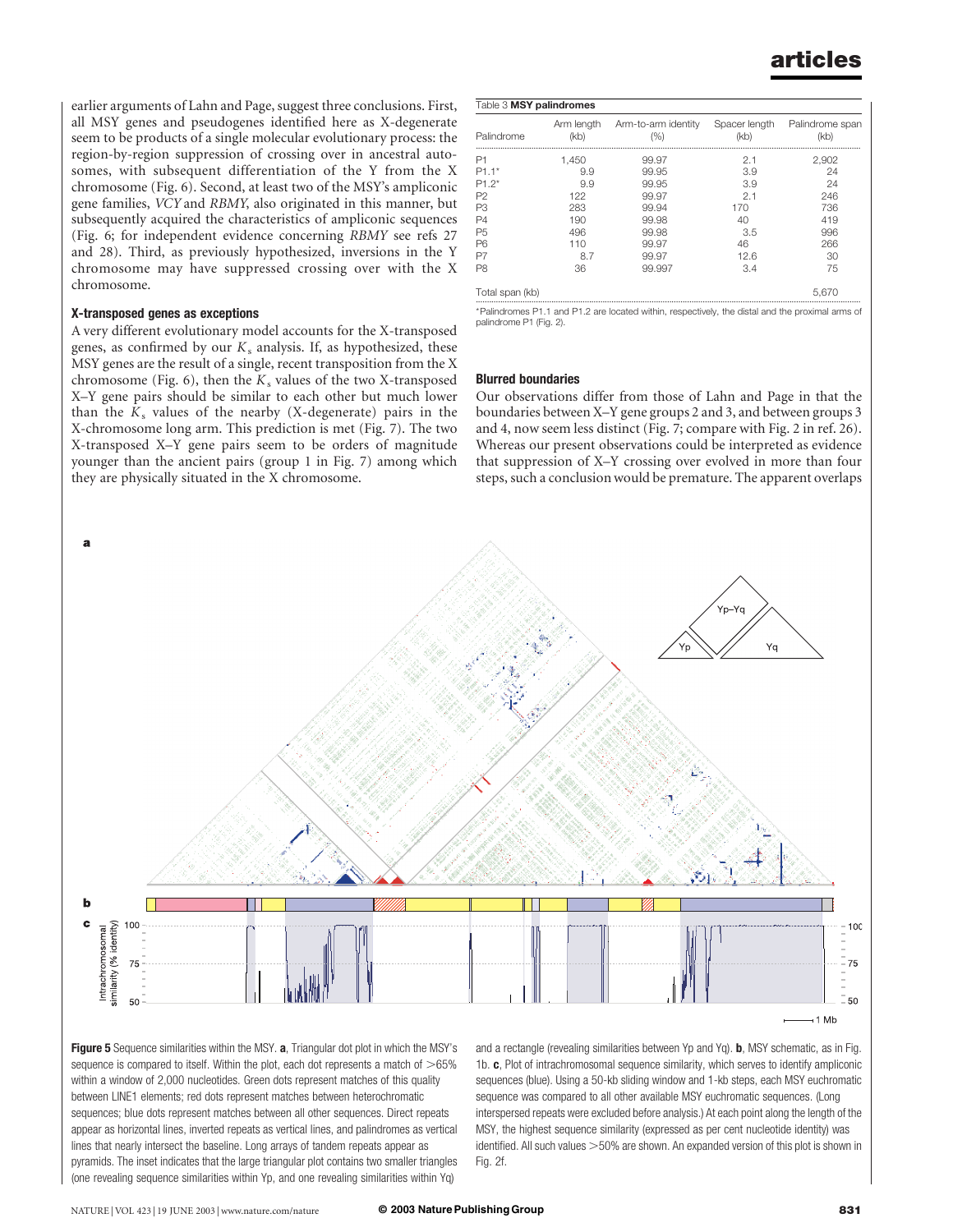

Figure 6 Molecular evolutionary pathways and processes that gave rise to genes in three MSY euchromatic sequence classes. X-degenerate genes and pseudogenes (yellow background) derived from an autosomal pair that was ancestral to both the X and Y chromosomes (and that was enlarged by subsequent fusion with other autosomes or autosomal segments<sup>50</sup>). X-transposed genes (pink background) derived from X-linked genes, which in turn derived from the ancestral autosomal pair. Ampliconic genes (blue background) were derived through three converging processes: amplification of X-degenerate genes (for example, RBMY, VCY); transposition and amplification of autosomal genes  $(DAZ)$ ; and retroposition and amplification of autosomal genes  $(CDY)$ . Boxes enumerate dominant themes in X-degenerate (yellow) and ampliconic (blue) gene evolution. The asterisk indicates that Y–Y gene conversion is apparently common in the 61% of ampliconic sequences that exhibit intrachromosomal identities of  $\geq$  99.9%.

between groups could be artefacts of local errors in ordering X-linked genes, these regions not yet having been fully sequenced, or simply of large standard errors for some  $K_s$  estimates (Fig. 7). Some changes in local gene order in the X chromosome may also have occurred during its evolution. Another potentially confounding factor is X–Y gene conversion, which would depress  $K_s$  values and estimated ages for gene-converted X–Y pairs. Gene conversion depends on high sequence similarity, and thus one might expect any such effect to be greater among the younger X–Y pairs, in groups 3 and 4. Indeed, comparisons of X and Y genomic sequences suggest that the VCX/Y pair and 3' portions of the KAL1/P pair (both pairs in group 4) have engaged in extensive gene conversion (Supplementary Fig. 10), depressing their  $K_s$  values below those of the  $5^7$  portion of the KAL1/P pair and of other group 4 pairs (Fig. 7).

#### A map of male-specific ages

Having examined the evolutionary ages of all 31 X–Y gene pairs, we used them to anchor an evolutionary map of the modern human MSY. The map displays the male-specific ages of many sequence segments (Fig. 8). Here, male-specific age is the estimated number of years that have passed since sequences ancestral to that segment were incorporated into the MSY (having previously been autosomal, pseudoautosomal, or X-linked). We estimated the age of each gene or segment using Lahn and Page's methods that combined  $K_s$ analysis (Supplementary Table 5) with comparative gene mapping data from other mammals. The resulting estimated ages are graphed on a logarithmic scale to accommodate a range that extends from approximately 4 million years (the X-transposed sequences; the youngest known sequences in the MSY) to approximately 300 million years (SRY, the sex determinant and arguably the oldest gene in the MSY).

As can be seen in Fig. 8, the MSY euchromatin is an elaborate patchwork of sequences of diverse male-specific ages. The result of a single, recent transposition from the X-chromosome, the MSY's X-transposed sequences are homogeneously youthful. The



X-linked gene order (distances not to scale)

**Figure 7** Plot of  $K_s$  (Supplementary Table 5) versus X-linked gene order for 31 X–Y gene (or gene/pseudogene) pairs. Colour highlighting of X-linked gene names indicates whether Y homologues are X-degenerate (yellow), ampliconic (blue) or X-transposed (pink). Within the plot, four yellow rectangles denote four previously defined 'evolutionary strata', or groups of genes<sup>26</sup>; a small pink rectangle highlights two X-transposed genes. Genes in the X chromosome are ordered according to the NCBI sequence assembly of November 2002; distances between genes are not drawn to scale. Standard errors for  $K_s$ values are shown.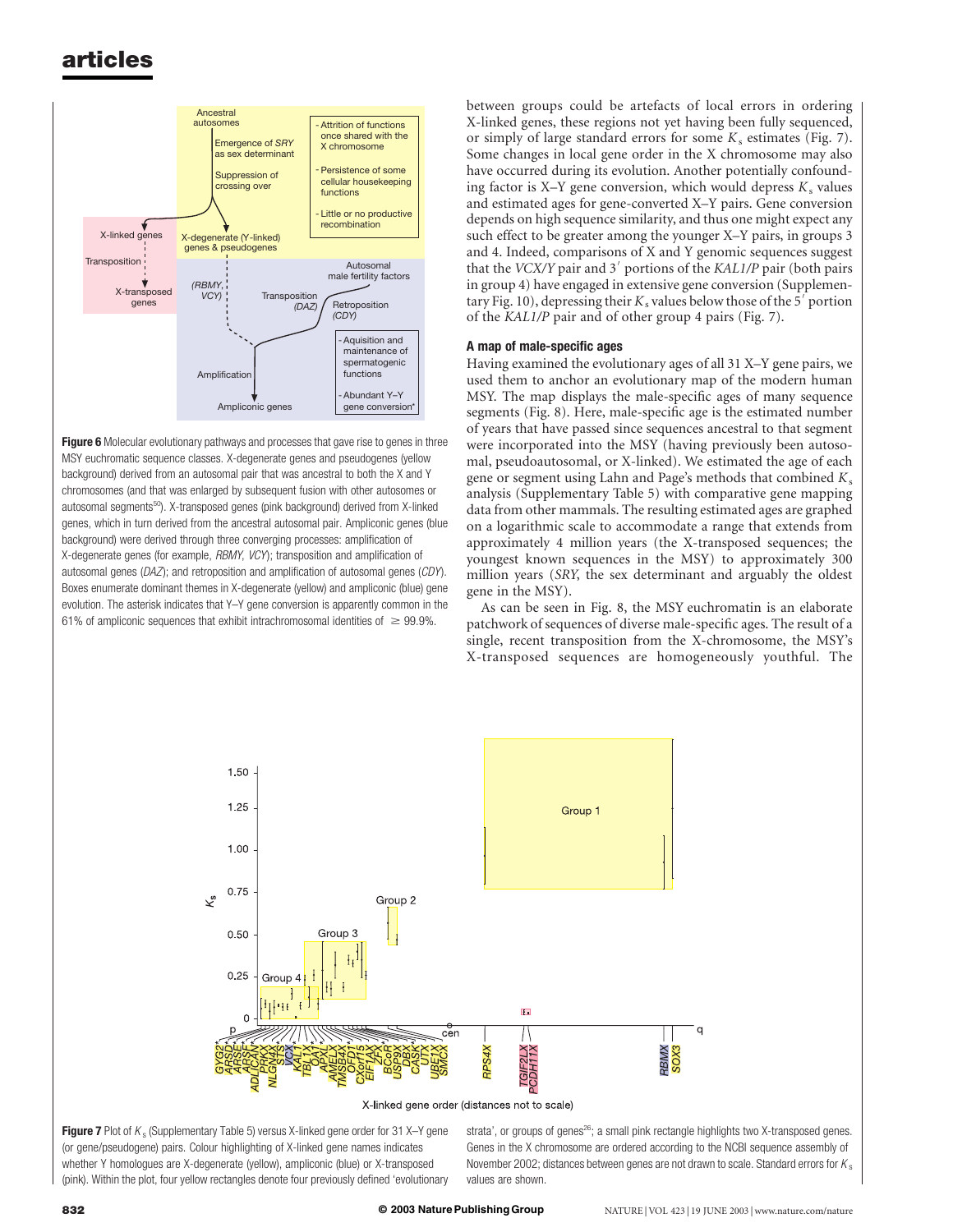sequences of both the X-degenerate and ampliconic classes are much older, and they display a wide range of male-specific ages (Fig. 8). As we will argue, it is in comparing and contrasting these two chronologically diverse classes that the central themes of MSY evolution and function are revealed most clearly.

# Evolutionary dynamics of X-degenerate and ampliconic sequences

To appreciate the evolutionary dynamics of these two sequence classes, we need to consider both their similarities and differences. In many senses, the X-degenerate and ampliconic sequences together dominate the euchromatic MSY. The X-degenerate and ampliconic classes are physically intermingled in the MSY, and they are comparably large, constituting, respectively, 38% and 45% of the MSY's euchromatic sequences (Fig. 1 and Supplementary Table 6). Together, these two sequence classes carry all but two of the MSY's 78 known protein-coding transcription units (Table 2). The X-degenerate and ampliconic classes display comparable diversities of male-specific ages, from tens to hundreds of millions of years (Fig. 8). This implies that X-degenerate and ampliconic sequences evolved in parallel, as parts of a single DNA molecule, for as much as 300 million years. Moreover, we infer that the X-degenerate and ampliconic sequences evolved under similar, unusual circumstances: both were transmitted exclusively through the male germ line, and neither participated in meiotic crossing over with a homologous counterpart. However, a number of marked structural and functional differences between these two sequence classes

suggest that they followed different evolutionary trajectories. Palindromes are prevalent in ampliconic sequences. The density of transcription units is much higher and the density of interspersed repeats is much lower in ampliconic than in X-degenerate sequences (Fig. 1). The two sequence classes also diverge starkly with respect to gene-expression patterns. Most X-degenerate genes are expressed widely throughout the body, and many are probably involved in cellular housekeeping activities that are critical in both males and females. In contrast, most ampliconic genes are expressed predominantly or exclusively in testes, where they probably function in spermatogenesis.

### Decay in the absence of sexual recombination

The X-degenerate sequences are adequately explained by the prevailing theory of sex chromosome evolution, which states that as the X and Y chromosomes evolved from an autosomal pair, the X chromosome maintained most of its ancestor's genes whereas the Y chromosome lost them5,24–26. Our findings support the two major premises of this theory: the evolutionary genetic benefits of sexual recombination through meiotic crossing over, and the deleterious consequences of its absence. According to this theory, most ancestral genes remained functionally intact in the X chromosome, where the benefits of crossing over (in females) continued. In the Y chromosome, in contrast, the shutting down of X–Y crossing over during evolution triggered a monotonic decline in gene function. This model is corroborated by the presence, in the MSY's Xdegenerate sequences, of decayed, intron-bearing pseudogenes of



**Figure 8** Evolutionary map of the MSY. At the bottom is an MSY schematic, as in Fig. 1b. Coloured rectangles extending above this schematic depict the estimated male-specific ages of the corresponding segments of the modern MSY. These ages are plotted on a logarithmic scale (a). b, X-Y strata 1, 2, 3 and 4 (ref. 26 and Fig. 7). c, The chromosomes (more properly, the modern human orthologues of the chromosomes) from which the

indicated X-transposed or ampliconic sequences apparently arose through transposition, during evolution. **d**, MSY genes that apparently arose at the indicated times. **e**, Approximate times of divergence between the human and certain other vertebrate lineages. The methods used to estimate the male-specific ages of each of the sequences and genes shown are listed in Supplementary Table 9.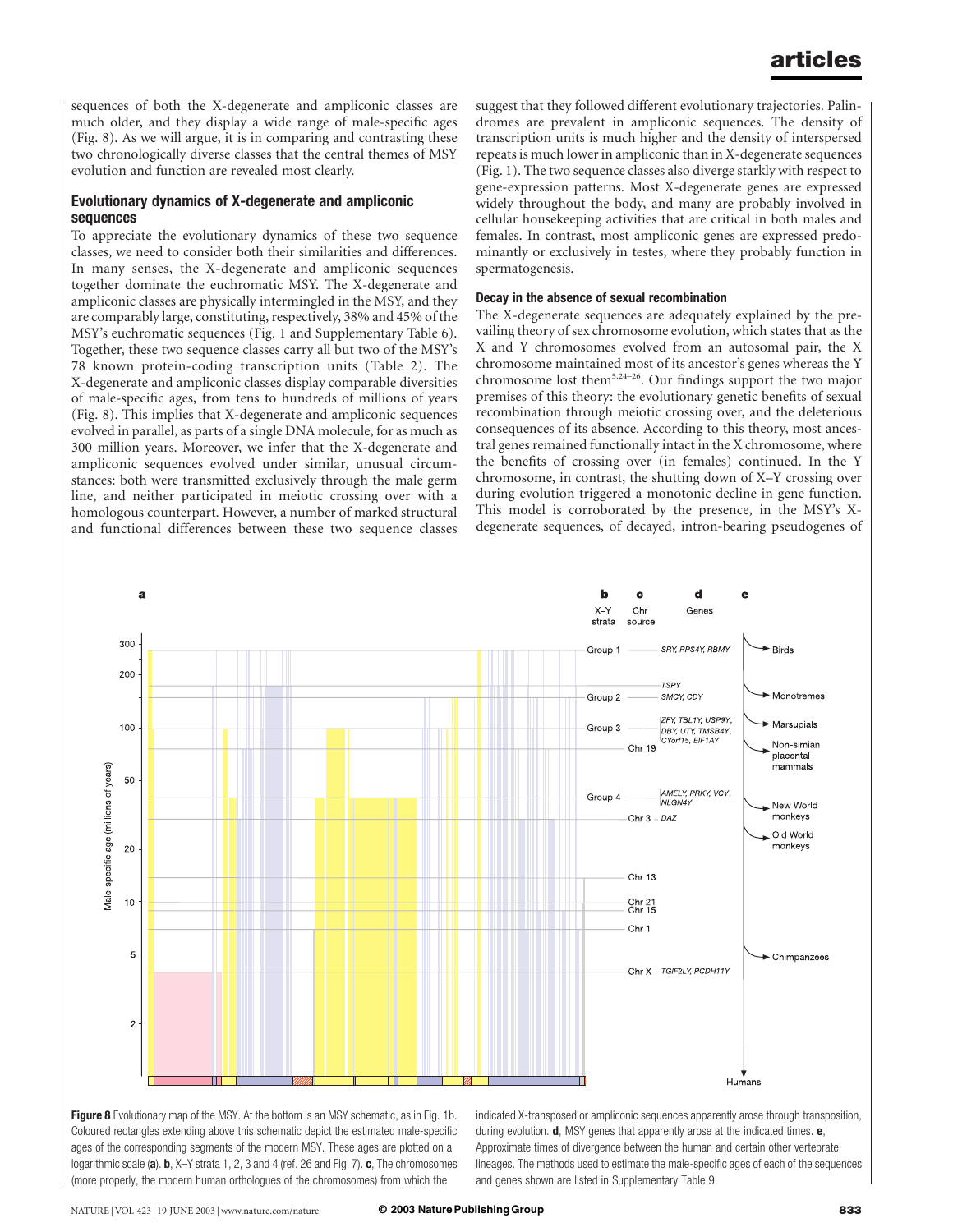13 different X-linked genes (Supplementary Table 3). Presumably, many hundreds of other X-homologous genes were deleted outright from the evolving MSY, leaving no trace in the DNA sequence of the modern human MSY. Seen in this light, the 16 protein-coding genes in the modern MSY's X-degenerate sequences (Table 2 and Fig. 3) appear as rare examples of persistence in the absence of sexual recombination.

### Acquisition and conservation of spermatogenic functions

This evolutionary model of the Y chromosome as a decaying X chromosome, however, provides no explanation for central characteristics of the MSY's ampliconic sequences, including testis-specific gene expression, near-perfect palindromes, and an abundance of autosomal (as well as X-chromosomal) sequence similarities. To account for these characteristics, we propose that the MSYacquired, and evolved a means of conserving, genes that specifically enhanced male fertility.

Unlike the X-degenerate sequences, all of which trace to the MSY's shared ancestry with the X chromosome, the ampliconic sequences evolved from a great variety of genomic sources, and by a diversity of molecular mechanisms (Fig. 6). As mentioned previously, the ampliconic genes VCY and RBMY were, similar to the X-degenerate genes, derived from common ancestors of the X and Y chromosomes<sup>27,28</sup>. In contrast, the DAZ genes arose, during primate evolution, by transposition and subsequent amplification of an autosomal transcription unit, DAZL, which still exists on human chromosome 3 (ref. 29). Indeed, systematic analysis of MSY/autosome similarities suggests that a series of autosomal transpositions contributed to the MSY's ampliconic sequences during primate evolution (Fig. 8; see also ref. 13). Yet another molecular mechanism accounts for the CDY genes, which arose by retroposition (and subsequent amplification) of a processed messenger RNA derived from an autosomal gene<sup>30</sup>. This retroposition event was previously thought to have occurred during primate evolution, but our present  $K_s$  analysis indicates a much older date, probably before the lineages of marsupials and placental mammals diverged (Fig. 8; see also Supplementary Table 5).

Despite the wide variety of genomic sources and molecular evolutionary mechanisms that gave rise to the ampliconic genes, they all came to exist in the MSY in multiple, nearly identical copies, and they evolved remarkably uniform patterns of tissue expression. Indeed, detailed studies of several ampliconic gene families have revealed that they are expressed predominantly or exclusively in one cell lineage: the spermatogenic cells of the testis. What accounts for this convergence of evolutionary outcomes? The genesis of XY sex chromosomes during mammalian evolution, and specifically the emergence of a male-specific domain, created a genomic niche where selection could operate to enhance male germ-cell development. Amplification of the testis genes might have enhanced sperm production through high levels of expression. However, in a region

devoid of crossing over, amplification might also have allowed another type of homologous recombination, gene conversion, to emerge as a means of conserving gene function.

# Abundant Y–Y gene conversion in ampliconic regions

Gene conversion is the non-reciprocal transfer of sequence information from one DNA duplex to another<sup>31</sup>. This type of genetic recombination has been studied most extensively in fungi, where it was originally demonstrated to occur between chromosome homologues, or at lower frequency between sister chromatids, in meiosis. It was later shown that gene conversion could also occur between duplicated sequences on a single chromosome, and in mitosis $32$ . Here we will argue that gene conversion (non-reciprocal recombination) is as frequent in the MSY as crossing over (reciprocal recombination) is in ordinary chromosomes.

Specifically, two major findings provide evidence that gene conversion occurs routinely in 30% of the MSY euchromatin, including nearly all of the MSY's testis-specific gene families. The accompanying study<sup>7</sup> reports the identification and sequencing of chimpanzee Y-linked orthologues of human MSY palindromes and establishes that gene conversion between palindrome arms has occurred in both the human and chimpanzee lineages, and has continued to occur in human populations. Here we report that these palindromes are representative of a large, discrete fraction of MSY sequences, all of which bear at least 99.9% identity to other MSY sequences. These findings suggest that the entire fraction is subject to frequent gene conversion.

Above we described calculations of percentage nucleotide identity between all pairs of known MSY sequences. We defined and mapped the ampliconic regions by reporting, at each point along the length of the MSY euchromatin, the highest percentage identity to other MSY sequences (intrachromosomal similarity; Fig. 5). To view this data from another perspective, we electronically fractionated all MSY sequences according to intrachromosomal similarity. As seen in Fig. 9a, 30% of MSY euchromatic sequences display intrachromosomal identities of 99.9–100%. As intrachromosomal identity declines below 99.9%, the fractional representation of MSY sequences drops abruptly. Thus, the sequences displaying intrachromosomal identities of  $\geq$ 99.9% represent a large and distinct subset of the MSY euchromatin.

This  $\geq$ 99.9% subset comprises the eight palindromes as well as large portions of the IR2 and IR3 inverted repeats described above (Figs 2 and 3). Indeed, nearly all of the  $\geq$ 99.9% sequences exist as pairs in inverted orientation. Thus, the MSY palindromes in which gene conversion has been demonstrated<sup>7</sup> are typical and representative of the  $\geq$ 99.9% fraction. We extrapolate that nearly all of the  $\geq$ 99.9% fraction is engaged in gene conversion on a routine basis, resulting in a degree of identity among MSY's inverted sequence pairs that rivals that of two autosomal homologues, or alleles, chosen at random from the human population $15,33$ .

| Table 4 <b>MSY testis gene family members in regions exhibiting ≥99.9% or &lt;99.9% intrachromosomal identity</b> |                                             |                                             |                                             |                                             |  |  |  |
|-------------------------------------------------------------------------------------------------------------------|---------------------------------------------|---------------------------------------------|---------------------------------------------|---------------------------------------------|--|--|--|
|                                                                                                                   |                                             | Number of genes                             | Number of pseudogenes                       |                                             |  |  |  |
| Gene family                                                                                                       | Regions ≥99.9%<br>intrachromosomal identity | Regions <99.9%<br>intrachromosomal identity | Regions ≥99.9%<br>intrachromosomal identity | Regions <99.9%<br>intrachromosomal identity |  |  |  |
| <b>VCY</b>                                                                                                        |                                             |                                             |                                             |                                             |  |  |  |
| <b>XKRY</b>                                                                                                       |                                             |                                             |                                             |                                             |  |  |  |
| CDY                                                                                                               |                                             |                                             |                                             |                                             |  |  |  |
| <b>HSFY</b>                                                                                                       |                                             |                                             |                                             |                                             |  |  |  |
| <b>RBMY</b>                                                                                                       |                                             |                                             |                                             |                                             |  |  |  |
| <b>PRY</b>                                                                                                        |                                             |                                             |                                             |                                             |  |  |  |
| BPY2                                                                                                              |                                             |                                             | Many                                        | Many                                        |  |  |  |
| DAZ                                                                                                               |                                             |                                             |                                             |                                             |  |  |  |
| Total                                                                                                             | つら                                          |                                             | >33                                         |                                             |  |  |  |

The TSPY genes, the only MSY genes found in long tandem arrays, are excluded from this analysis.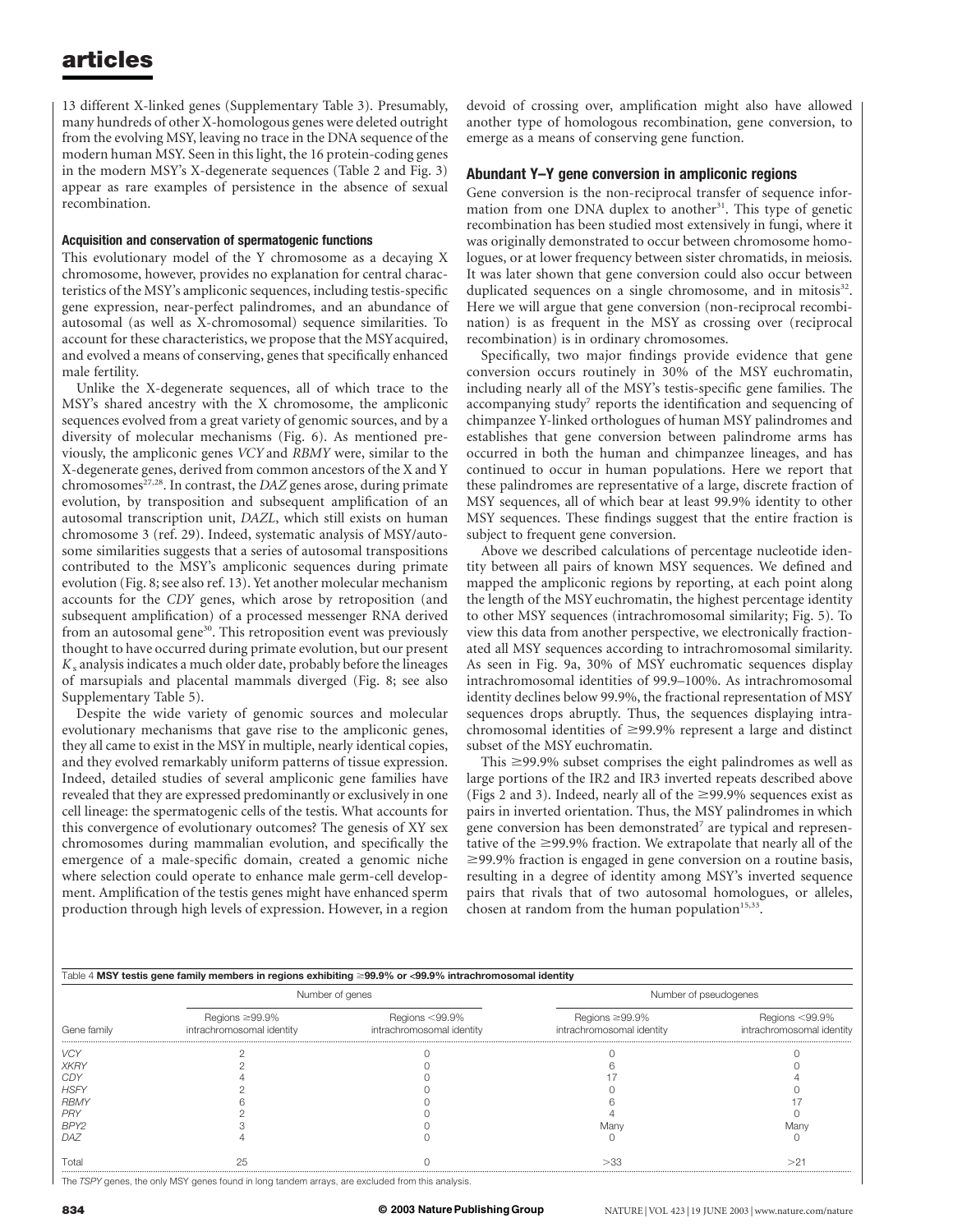Two modes of productive recombination in the human Y chromosome Combined with previous discoveries in the pseudoautosomal regions, the present findings imply that two modes of homologous recombination occur regularly in the human Y chromosome. First, there is crossing over with the X chromosome in the pseudoautosomal regions (aggregate length 3.0 Mb) (Supplementary Note 6). Second, there is Y–Y gene conversion in the  $\geq$ 99.9% regions (aggregate length 6.1 Mb) dispersed throughout the MSY (Fig. 9b)7 . We refer to both routine modes of Y chromosome recombination as 'productive' to distinguish them from the relatively rare, aberrant recombination events (typically Y–Y or X–Y) that perturb sex differentiation or fertility and thereby diminish the reproductive fitness of affected individuals.

Genetic mapping studies have shown that, typically, one X–Y crossover occurs per generation in the pseudoautosomal regions (Supplementary Note 7). As described in the accompanying report<sup>7</sup>, steady-state calculations suggest that, on average, multiple Y–Y gene conversion events take place per generation in the MSY. Thus, most homologous recombination events in the Y chromosome probably occur in the MSY.

In recent years, we and other investigators have referred to the MSYas the NRY, or 'non-recombining region of the Y chromosome'. This usage reflected both awareness that productive X–Y crossing over did not occur in the MSY, and ignorance of the Y–Y gene conversion that is apparently commonplace there. We now refer to the NRYas the MSY, or 'male-specific region of the Y chromosome', because it is recombinogenic and unique to males.

### Gene conversion and the MSY's testis gene families

Examination of the MSY's testis gene families provides additional insight into the potential biological significance of the  $\geq 99.9\%$ fraction and the gene conversion associated with it. Eight of the

Fraction of MSY euchromatic sequence

 $0.20$ 

 $0.15$ 

 $0.10$ 

0.05

ż  $\dot{8}$ 

MSY's nine identified testis gene families have members in the palindromes or inverted repeats that comprise the  $\geq$ 99.9% fraction just described. (The exceptional family is TSPY, most of whose members are found in a long tandem array.) Many of these family members are intact gene copies, but others are apparent pseudogenes with disrupted splice sites or reading frames. For each of the eight testis gene families, we counted the numbers of intact and pseudogene copies, both within and without the  $\geq$ 99.9% fraction (Table 4). Whereas large numbers of pseudogenes are present both inside and outside the  $\geq$ 99.9% fraction, the intact gene copies, 25 in all, are located exclusively in the  $\geq$ 99.9% fraction.

Thus, there is an evident association of intact testis genes with near-identical inverted sequence pairs that undergo gene conversion. What is the biological significance of this association? We envision two possibilities, which are not mutually exclusive. First, we note that in all cases examined so far, expression of these testisspecific gene families has been found to be limited to or most pronounced in cells of the spermatogenic lineage—in germ cells. Perhaps these near-identical sequence pairs are transcriptionally active in germ cells because there they generate cruciforms or other unusual chromatin configurations. Second, the occurrence of MSY gene pairs that are subject to frequent gene conversion might provide a mechanism for conserving gene functions across evolutionary time in the absence of crossing over.

### Implications for future studies

We anticipate that the nucleotide sequence reported here, and the methods with which it was obtained, will find many applications in human biology and beyond.

### Comparisons with other human Y chromosomes

The sequence of one man's MSY, as reported here, provides a point

 $0.20$ 

 $0.15$ 

 $-0.10$ 

 $0.05$ 

Л

 $\overline{8}$  $99 -$ 



X-Y crossing over Y-Y gene conversion

Yp

 $\mathbf b$ 

the entire Y chromosome, including the pseudoautosomal regions (green). The pseudoautosomal regions are sites of frequent X–Y crossing over. Within the MSY's ampliconic sequences are many sites of apparently frequent Y–Y gene conversion; all of these sites display intrachromosomal identities of  $\geq 99.9\%$ .

Ya

ခွဲ

.<br>მნ

Male-specific region

Intrachromosomal similarity (% identity)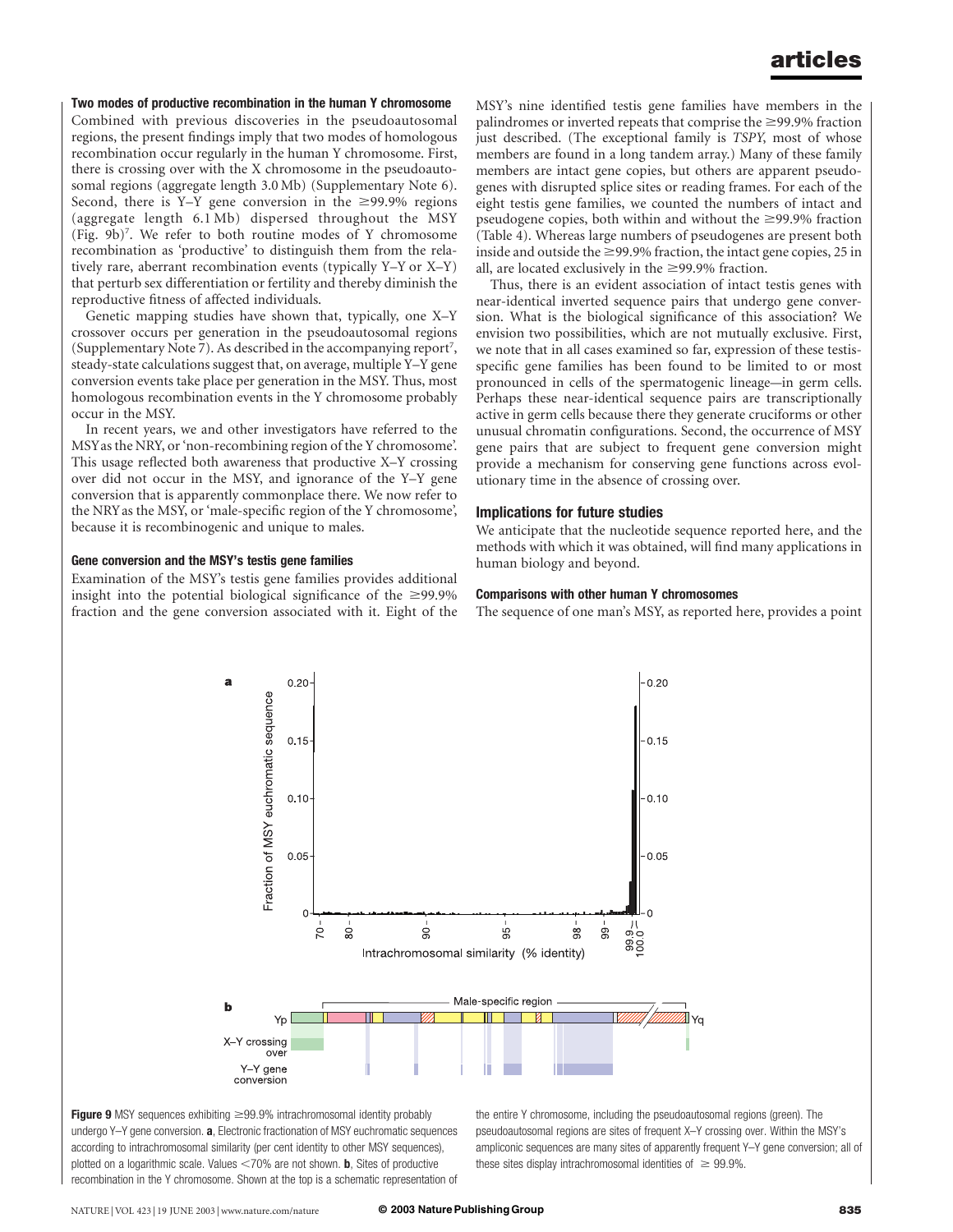of departure for systematic, comprehensive characterization of MSY sequence variation in human populations. The MSY's unique characteristics—male specificity, no crossing over and abundant gene conversion—suggest that its sequence variation might differ markedly from that of ordinary human chromosomes. Already the availability of MSY sequence information in public databases has accelerated the emergence of MSY sequence variation as a powerful tool in reconstructing the patrilineal origins of modern human populations<sup>11,34</sup>.

### Comparisons (or lack of) with other species

Little is known about the DNA sequences of Y chromosomes in other animals or plants, and thus it is not possible at present to compare systematically the human MSY with that of any other species. Both the Drosophila and mouse Y chromosomes contain genes required for spermatogenesis, but meagre Y chromosome sequence data is available in either species. In Drosophila, the sequences of autosomes and the X chromosome were assembled from whole-genome shotgun data. Unfortunately, this shotgun analysis was insufficient to assemble much Y chromosome sequence<sup>35,36</sup>, confirming prior suspicions that, in Drosophila as in humans, the Y chromosome poses special challenges. In the mouse, a draft sequence of the female genome is available<sup>37</sup>, but systematic efforts to sequence the male-specific region of the Y chromosome have yet to be initiated. If undertaken, Y chromosome sequencing projects in Drosophila, mouse and other species are likely to encounter special technical hurdles, but they are also likely to yield entirely unforeseen biological insights, as was the case here for the human MSY. The availability of human MSY sequence has already enabled new tests and rekindled debate of Haldane's hypothesis that mutations in the male germ line greatly outnumber those in the female germ line (Supplementary Note 8). This debate will surely be fuelled by sequencing of other primate and mammalian Y chromosomes.

### Methods for sequencing difficult genomic regions

Our strategy of iterative mapping and sequencing was laborious but essential. Two faster, less costly strategies have been used recently in sequencing large genomes: whole-genome shotgun analysis<sup>15,35</sup> and sequencing a tiling path of mapped clones (ref. 14 and Supplementary Note 9). Neither of these sequencing strategies would have yielded a coherent picture of the MSY. This is especially true of the MSY's ampliconic regions, and most particularly the 30% of the MSY euchromatin (including the eight palindromes) exhibiting intrachromosomal similarities of  $\geq$ 99.9%. Large amplicons like those described here are not unique to the MSY, but as in the MSY, they have proven to be formidable obstacles to whole-genome methods<sup>38,39</sup>. The iterative mapping and sequencing strategy used here should be considered by genome scientists wishing to determine the structure and sequence of amplicon-rich regions of human autosomes, the X chromosome and other genomes.

### The medical relevance of the MSY

Propelled by advances in MSY genomics, the biomedical significance of the MSY has begun to surface in recent years, with evidence of roles in such diverse processes as gonadal sex determination, skeletal growth, germ-cell tumorigenesis and graft rejection<sup>6</sup>. Two research areas that should benefit from the present MSY sequence and gene catalogue are of particular note. First, one of the most common chromosomal disorders of girls and women is Turner syndrome, classically associated with a 45,X (X0) karyotype. Haploinsufficiency of particular genes common to the X and Y chromosomes may be responsible for somatic features of the syndrome<sup>40-42</sup>. In most cases, the molecular identity of these Turner genes remains to be determined. One or more Turner genes are likely to be found within the catalogue of X-degenerate genes (and their X-linked homologues; see Table 2).

A highly active area of MSY research explores spermatogenesis and the genetic basis of male infertility. MSYdeletions have emerged as the most common of the known genetic causes of spermatogenic failure in human populations<sup>13,43-46</sup>. The availability of MSY sequence has already begun to transform our understanding, enabling investigators to precisely define four distinct classes of recurrent MSYdeletions causing spermatogenic failure, identify the MSY genes absent as a result of these deletions (typically members of testis-specific families), and demonstrate that most such deletions are the result of homologous recombination between near-identical amplicons<sup>13,43-46</sup>. Thus, the ampliconic structures that may help preserve testis gene function across evolutionary time (through gene conversion) also put individuals at risk of spermatogenic failure (again, through homologous recombination).

### Genetic and biological differences between males and females

It is commonly stated that the genomes of two randomly selected members of our species exhibit 99.9% nucleotide identity. In reality, this statement holds only if one is comparing two males, or two females. If one compares a female with a male, the second X chromosome (160 Mb, or roughly 3% of the diploid DNA content) is replaced by the largely dissimilar Y chromosome (60 Mb, or 1% of the diploid DNA content). This common substitution of the Y chromosome for the second X chromosome dwarfs all other DNA polymorphism in the human genome. In decades past, and with the important exception of X-linked recessive diseases, biologists often judged this genomic dimorphism to be of limited functional consequence, especially because of inactivation of the second X chromosome in females and the presumed paucity of genes in the Y chromosome. Now we must begin to reconsider this position, given the unanticipated number and variety of MSY genes, many of which are expressed throughout the body, and the fact that many X-linked genes are expressed from both X chromosomes in female cells<sup>47</sup>. The present sequence of the MSY, and the emerging sequence of the X chromosome, offer the near prospect of a comprehensive catalogue of genetic and sequence differences between human males and females. Translating this knowledge into an understanding of the myriad differences between the sexes in anatomy, physiology, cognition, behaviour and disease susceptibility presents a monumental challenge, but surely one of broad significance and interest.  $\Box$ 

### Methods

#### Iterative mapping and sequencing

The method of iterative mapping and sequencing used here has been described<sup>10,13</sup>. All MSY BACs selected for sequencing were isolated from the RPCI-11 library<sup>48</sup>, with the exception of 11 clones (nine spanning the  $AZFa$  region<sup>12</sup>, and two used to narrow gaps<sup>10</sup> from the CITB and CITC libraries. We made frequent use of publicly available BAC-end sequences as a source of markers during the final stages of map construction<sup>49</sup>. Two gaps were closed by long-range PCR; see Supplementary Fig. 11.

Unfortunately, no cell line is available from the donor of the RPCI-11 BAC library. Thus, to confirm the large-scale organization of MSY sequences reported here, we PCRamplified the inner and outer boundaries of all palindromes in ten men with genetically diverse Y chromosomes (PCR primers in Supplementary Table 8). We sequenced all resulting products. These experiments confirmed that each palindrome boundary is present in the great majority of human Y chromosomes.

#### Intrachromosomal sequence similarity

Analyses of intrachromosomal similarity were performed using custom Perl code. This code used BLAST (http://blast.wustl.edu) to compare all 5-kb sequence segments, in 2-kb steps, to the entire remainder of the MSY sequence.

#### Interspersed repeats

We electronically identified interspersed repeats with RepeatMasker (http:// repeatmasker.genome.washington.edu).

#### Homology to other chromosomes

To identify sequence similarities to other human chromosomes, we conducted BLAST searches against GenBank databases with the sequence of each MSY clone. Interspersed repeats and low-complexity regions were masked using RepeatMasker. To experimentally verify the chromosomal origins of sequences similar to the MSY, we designed STSs from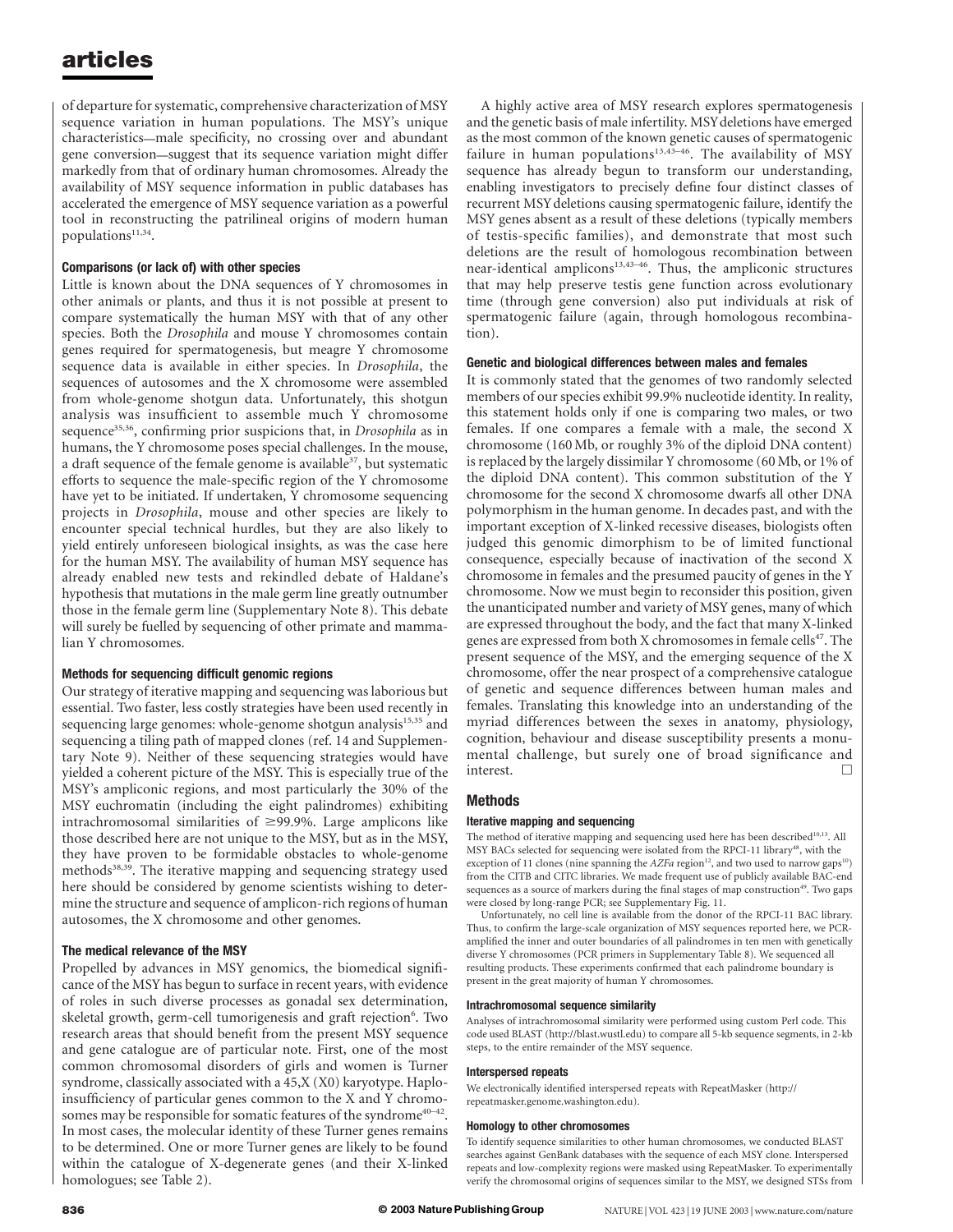those sequences and assayed them against the NIGMS human/rodent somatic cell hybrid mapping panels 1 and 2 (NIGMS Human Genetic Cell Repository, http:// locus.umdnj.edu/nigms/maps/mapping.html).

#### Identification of new genes and transcription units

We identified potential transcripts from three sources: (1) BLAST matches to cDNA sequences (EST or full length). We pursued matches where the cDNA sequence showed evidence of polyadenylation or splicing, or where there were multiple matching cDNA sequences. (2) BLAST matches to fragments of putative MSY transcripts that had been cloned by cDNA selection of testis cDNA against a flow-sorted, genomic Y-chromosome library<sup>19</sup>. (3) GenomeScan<sup>18</sup> predictions in the NCBI annotation of Y-chromosome contigs. We then tested for transcription by RT–PCR as previously described<sup>13</sup>.

#### Chromosomal FISH

One- or two-colour FISH to human chromosomes was performed as previously described<sup>9</sup>.

#### Calculation of  $K_s$  and  $K_a$

We calculated the numbers of synonymous substitutions per synonymous site  $(K_{\mathrm s})$  and of non-synonymous substitutions per non-synonymous site  $(K_a)$  as follows. We used FASTA (ftp://ftp.virginia.edu/pub/fasta) to align the pairs of coding sequences in Supplementary Table 5. For non-transcribed MSY pseudogenes, we used FASTA to align the genomic sequence of pseudogene exons to the corresponding transcribed coding sequence (Supplementary Table 5 and File 3). Then, as is standard practice, insertions/deletions were manually removed from the alignments. We calculated  $K_s$  and  $K_a$  for these alignments using the diverge function in the Wisconsin Package (Version 10.2, Genetics Computer Group).

Received 7 March; accepted 8 April 2003; doi:10.1038/nature01722.

- 1. Painter, T. S. The Y-chromosome in mammals. Science 53, 503–504 (1921).
- 2. Stern, C. The problem of complete Y-linkage in men. Am. J. Hum. Genet. 9, 147–166 (1957).
- 3. Jacobs, P. A. & Strong, J. A. A case of human intersexuality having a possible XXY sex determining mechanism. Nature 183, 302–303 (1959).
- 4. Ford, C. E., Miller, O. J., Polani, P. E., de Almeida, J. C. & Briggs, J. H. A sex-chromosome anomaly in a case of gonadal dysgenesis (Turner's syndrome). Lancet 1, 711–713 (1959).
- 5. Ohno, S. Sex Chromosomes and Sex-linked Genes (Springer, Berlin, 1967).
- 6. Vogt, P. H. et al. Report of the third international workshop on Y chromosome mapping 1997. Cytogenet. Cell Genet. 79, 1–20 (1997).
- 7. Rozen, S. et al. Abundant gene conversion between arms of palindromes in human and ape Y chromosomes. Nature 423, 873–876 (2003).
- 8. Foote, S., Vollrath, D., Hilton, A. & Page, D. C. The human Y chromosome: Overlapping DNA clones spanning the euchromatic region. Science 258, 60-66 (1992).
- Saxena, R. et al. Four DAZ genes in two clusters found in AZFc region of human Y chromosome. Genomics 67, 256–267 (2000).
- 10. Tilford, C. et al. A physical map of the human Y chromosome. Nature 409, 943–945 (2001).
- 11. Shen, P. et al. Population genetic implications from sequence variation in four Y chromosome genes. Proc. Natl Acad. Sci. USA 97, 7354–7359 (2000).
- 12. Sun, C. et al. An azoospermic man with a de novo point mutation in the Y-chromosomal gene USP9Y. Nature Genet. 23, 429–432 (1999).
- 13. Kuroda-Kawaguchi, T. et al. The AZFc region of the Y chromosome features massive palindromes and uniform recurrent deletions in infertile men. Nature Genet. 29, 279–286 (2001).
- 14. Human Genome Sequencing Consortium Initial sequencing and analysis of the human genome. Nature 409, 860–921 (2001).
- 15. Venter, J. C. et al. The sequence of the human genome. Science 291, 1304–1351 (2001). 16. Schueler, M. G., Higgins, A. W., Rudd, M. K., Gustashaw, K. & Willard, H. F. Genomic and genetic
- definition of a functional human centromere. Science 294, 109–115 (2001).
- 17. Tyler-Smith, C. et al. Localization of DNA sequences required for human centromere function through an analysis of rearranged Y chromosomes. Nature Genet. 5, 368–375 (1993).
- 18. Yeh, R. F., Lim, L. P. & Burge, C. B. Computational inference of homologous gene structures in the human genome. Genome Res. 11, 803–816 (2001).
- 19. Lahn, B. T. & Page, D. C. Functional coherence of the human Y chromosome. Science 278, 675–680 (1997).
- 20. Page, D. C., Harper, M. E., Love, J. & Botstein, D. Occurrence of a transposition from the Xchromosome long arm to the Y-chromosome short arm during human evolution. Nature 311, 119–123 (1984).
- 21. Mumm, S., Molini, B., Terrell, J., Srivastava, A. & Schlessinger, D. Evolutionary features of the 4-Mb Xq21.3 XY homology region revealed by a map at 60-kb resolution. Genome Res. 7, 307–314 (1997).
- 22. Schwartz, A. et al. Reconstructing hominid Y evolution: X-homologous block, created by X-Y transposition, was disrupted by Yp inversion through LINE-LINE recombination. Hum. Mol. Genet. 7, 1–11 (1998).
- 23. Tyler-Smith, C., Taylor, L. & Muller, U. Structure of a hypervariable tandemly repeated DNA sequence on the short arm of the human Y chromosome. J. Mol. Biol. 203, 837–848 (1988).
- 24. Graves, J. A. & Schmidt, M. M. Mammalian sex chromosomes: Design or accident? Curr. Opin. Genet. Dev. 2, 890–901 (1992).
- 25. Jegalian, K. & Page, D. C. A proposed path by which genes common to mammalian X and Y chromosomes evolve to become X inactivated. Nature 394, 776–780 (1998).
- 26. Lahn, B. T. & Page, D. C. Four evolutionary strata on the human X chromosome. Science 286, 964–967 (1999).
- 27. Delbridge, M. L., Lingenfelter, P. A., Disteche, C. M. & Graves, J. A. M. The candidate spermatogenesis gene RBMY has a homologue on the human X chromosome. Nature Genet. 22, 223–224 (1999).
- 28. Mazeyrat, S., Saut, N., Mattei, M. G. & Mitchell, M. J. RBMY evolved on the Y chromosome from a ubiquitously transcribed X-Y identical gene. Naure Genet. 22, 224–226 (1999).
- 29. Saxena, R. et al. The DAZ gene cluster on the human Y chromosome arose from an autosomal gene that was transposed, repeatedly amplified and pruned. Nature Genet. 14, 292–299 (1996).
- 30. Lahn, B. T. & Page, D. C. Retroposition of autosomal mRNA yielded testis-specific gene family on human Y chromosome. Nature Genet. 21, 429–433 (1999).
- 31. Szostak, J. W., Orr-Weaver, T. L., Rothstein, R. J. & Stahl, F. W. The double-strand-break repair model for recombination. Cell 33, 25–35 (1983).
- 32. Jackson, J. A. & Fink, G. R. Gene conversion between duplicated genetic elements in yeast. Nature 292, 306–311 (1981).
- 33. The International SNP Map Working Group. A map of human genome sequence variation containing 1.42 million single nucleotide polymorphisms. Nature 409, 928–933 (2001).
- 34. Underhill, P. A. et al. Y chromosome sequence variation and the history of human populations. Nature Genet. 26, 358–361 (2000).
- 35. Adams, M. et al. The genome sequence of Drosophila melanogaster. Science 287, 2185-2195 (2000). 36. Carvalho, A. B., Dobo, B. A., Vibranovski, M. D. & Clark, A. G. Identification of five new genes on the
- Y chromosome of Drosophila melanogaster. Proc. Natl Acad. Sci. USA 98, 13225–13230 (2001). 37. Waterston, R. H. et al. Initial sequencing and comparative analysis of the mouse genome. Nature 420,
- 520–562 (2002). 38. Bailey, J. A. et al. Recent segmental duplications in the human genome. Science 297, 1003-1007 (2002).
- 39. Stankiewicz, P. & Lupski, J. R. Genome architecture, rearrangements and genomic disorders. Trends Genet. 18, 74–82 (2002).
- 40. Ferguson-Smith, M. A. Karyotype-phenotype correlations in gonadal dysgenesis and their bearing on the pathogenesis of malformations. J. Med. Genet. 2, 142–155 (1965).
- 41. Zinn, A. R., Page, D. C. & Fisher, E. M. C. Turner syndrome: The case of the missing sex chromosome. Trends Genet. 9, 90–93 (1993).
- 42. Rao, E. et al. Pseudoautosomal deletions encompassing a novel homeobox gene cause growth failure in idiopathic short stature and Turner syndrome. Nature Genet. 16, 54–63 (1997).
- 43. Sun, C. et al. Deletion of azoospermia factor a  $(AZFa)$  region of human Y chromosome caused by recombination between HERV15 proviruses. Hum. Mol. Genet. 9, 2291–2296 (2000).
- 44. Blanco, P. et al. Divergent outcomes of intrachromosomal recombination on the human Y chromosome: male infertility and recurrent polymorphism. J. Med. Genet. 37, 752–758 (2000).
- 45. Kamp, C., Hirschmann, P., Voss, H., Huellen, K. & Vogt, P. H. Two long homologous retroviral sequence blocks in proximal Yq11 cause AZFa microdeletions as a result of intrachromosomal recombination events. Hum. Mol. Genet. 9, 2563–2572 (2000).
- 46. Repping, S. et al. Recombination between palindromes P5 and P1 on the human Y chromosome causes massive deletions and spermatogenic failure. Am. J. Hum. Genet. 71, 906–922 (2002).
- 47. Carrel, L., Cottle, A. A., Goglin, K. C. & Willard, H. F. A first-generation X-inactivation profile of the human X chromosome. Proc. Natl Acad. Sci. USA 96, 14440–14444 (1999).
- 48. Osoegawa, K. et al. A bacterial artificial chromosome library for sequencing the complete human genome. Genome Res. 11, 483–496 (2001).
- 49. Zhao, S. et al. Human BAC ends quality assessment and sequence analyses. Genomics 63, 321-332 (2000).
- 50. Watson, J. M., Spencer, J. A., Riggs, A. D. & Graves, J. A. Sex chromosome evolution: Platypus gene mapping suggests that part of the human X chromosome was originally autosomal. Proc. Natl Acad. Sci. USA 88, 11256–11260 (1991).

#### Supplementary Information accompanies the paper on www.nature.com/nature.

Acknowledgements We thank R. Giardine, R. Oates and S. Silber for patient samples; and J. Alfoldi, C. Disteche, J. Koubova and J. Lange for comments on the manuscript. This work was supported by the National Institutes of Health and the Howard Hughes Medical Institute.

Competing interests statement The authors declare that they have no competing financial interests.

#### Correspondence and requests for materials should be addressed to D.C.P.

(page\_admin@wi.mit.edu). GenBank accession numbers are listed in Fig. 2l and the Supplementary Information.